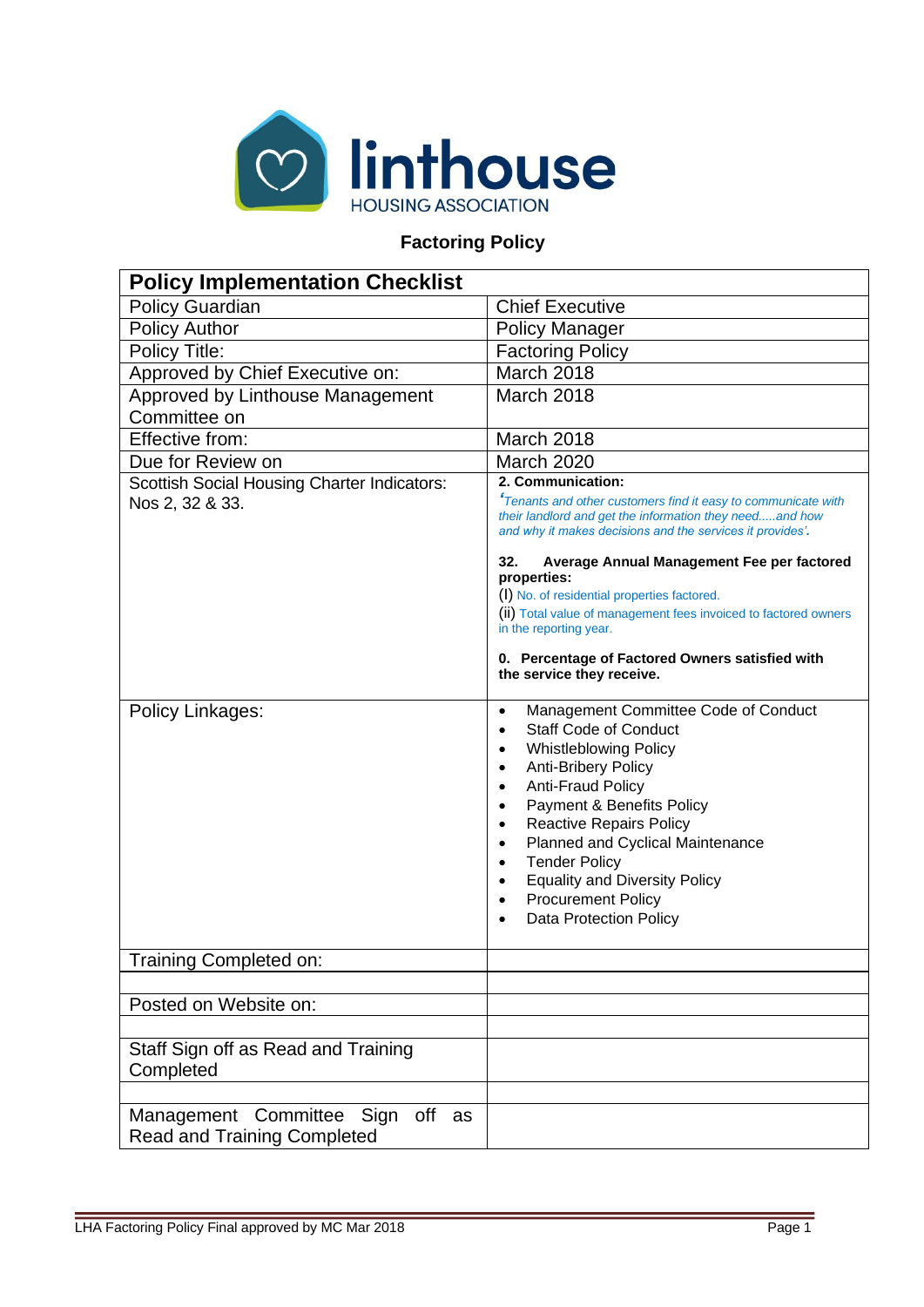

## **1.Introduction:**

## **Factoring Policy**

This policy sets out the principles upon which Linthouse Housing Association (LHA) will operate its factoring service.

LHA is a non-profit housing organisation that aims to promote good quality affordable housing to those in need and to work in partnership with the communities it serves.

LHA operates in the Linthouse area of Glasgow and currently owns 1156 units. The Association also provides a factoring service to 519 owner occupiers and 32 commercial units.

Factoring is a property management service offered to owners to co-ordinate and carry out work on their behalf. Factoring services are usually in respect of reactive, cyclical and major repairs, improvements, maintenance, insurance and administration.

Factoring services and responsibilities relate to areas of common land or space as well as to common parts of specific properties.

The Factor is the agent appointed by the **property owners** to carry out a factoring role.

The Association is the proprietor of a number of properties where other proprietors have acquired an interest. In providing a factoring service to these owners we ensure that parts owned in common are satisfactorily maintained.

The underlying aims of providing the service will be to provide a safe, high quality living environment for all occupiers and visitors, ensuring that the fabric of buildings and common areas are maintained to a high service.

## **2.Legislative Background:**

The Property Factors (Scotland) Act 2011 was passed by the Scottish Parliament and came into force on 1 October 2012.

#### 2.1 The Act has three main elements:

• A compulsory register for all property factors operating in Scotland. It is now an offence to operate as a residential property factor in Scotland without being registered. This legislation is designed to regulate the property factoring industry and provide increased protection for homeowners who receive a factoring service.

All property factors in Scotland must register with the Scottish Government and adhere to the Property Factors Code of Conduct. Property factors include land managers operating in Scotland whether they are private businesses, local authorities or housing associations.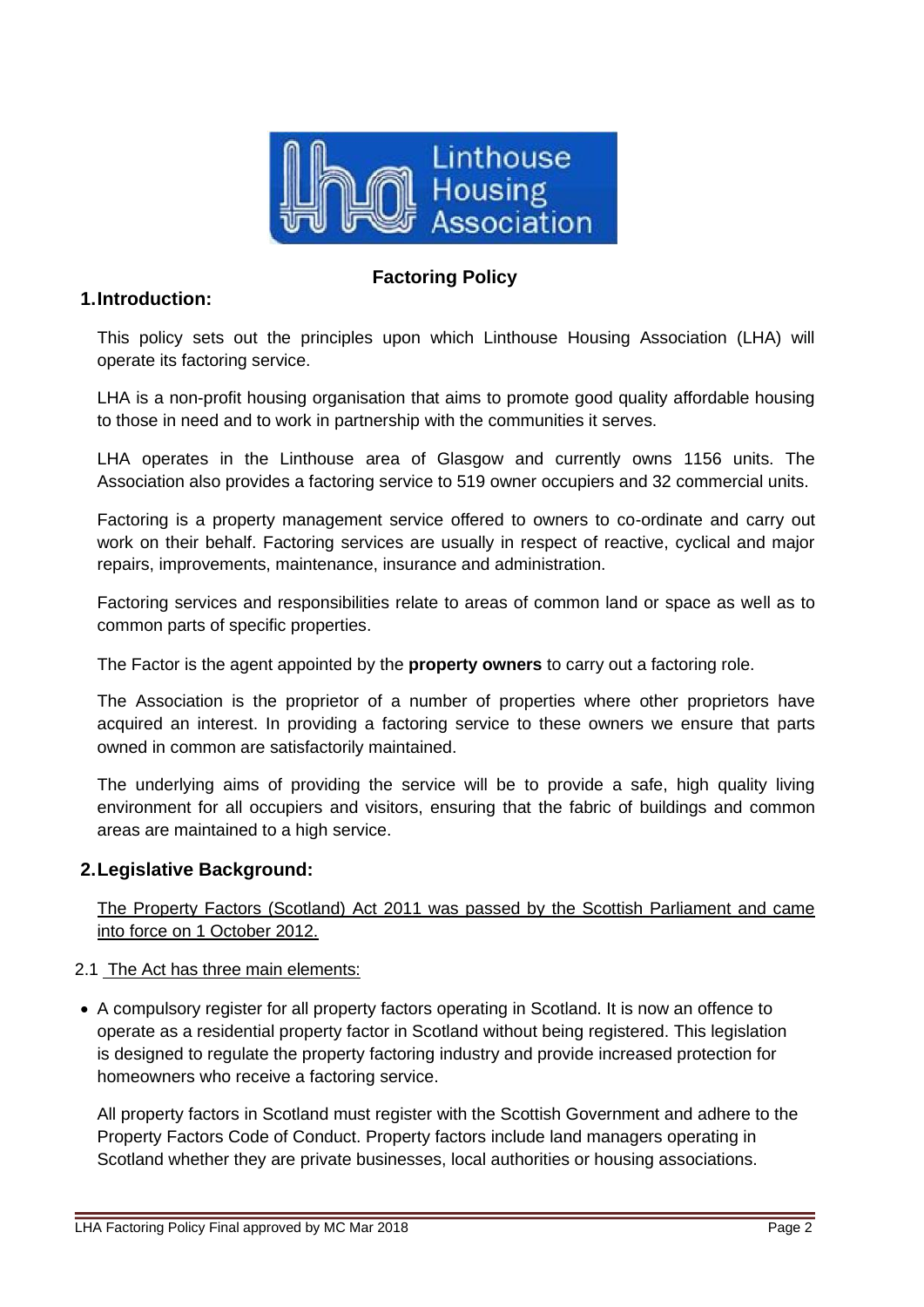#### 2.2 Registration:

LHA is registered as a property factor with a portfolio of 551 units including commercial premises. Our registration number is PF000162.

All Property Factors must provide each homeowner with a Written Statement of Services setting out, in a simple and transparent way, the terms and service delivery standards of the arrangement in place between the factor and the homeowner, which must detail:

- Authority to Act: This includes the basis on which an individual or organisation is authorised to act as a factor.
- Services Provided: The services they provide in this role and what specific share of costs the owner is liable for.
- Financial and charging arrangements: Information regarding financial and charging arrangements, such as how payments by homeowners are collected.
- Declaration of interests: A declaration of any financial or other interests that the factor may have (for instance, if the factor himself is a homeowner).
- How to end an arrangement: Information on how the factor can be removed if homeowners are dissatisfied with their performance.
- 2.3 Complaints Procedure:

The Code of Conduct also requires property factors to have an in-house complaints handling procedure in place. A property factor should provide a copy of their complaints procedure and details on how to take your complaint to the First Tier Tribunal for Scotland (Housing and Property Chamber). This was established to investigate and determine complaints by homeowners against their property factor. This is a free and impartial service which the Association will encourage the homeowner to use if the owner has a grievance regarding the factoring service and the Association has been unable to resolve it.

In the majority of cases the Authority to Act is detailed in the Deed of Conditions which also sets out the payments shares and the way in which the management of the common areas will be carried out.

The Association operates its Factoring Service in accordance with the Code of Conduct for Property Factors.

## 3. **Policy Objectives:**

- 3.1 To ensure that the Association meets all its obligations in terms of property law and complies with the standards set out in the Scottish Social Housing Charter, specifically Outcomes 2, 6 and  $13<sup>·</sup>$ 
	- Communication: Outcome 2 Social landlords manage their businesses so that:
	- *' Tenants and other customers find it easy to communicate with their landlord and get the information they need about their landlord/factor, how and why it makes decisions and the services it provides'*
	- Neighbourhood and Community: Outcome 6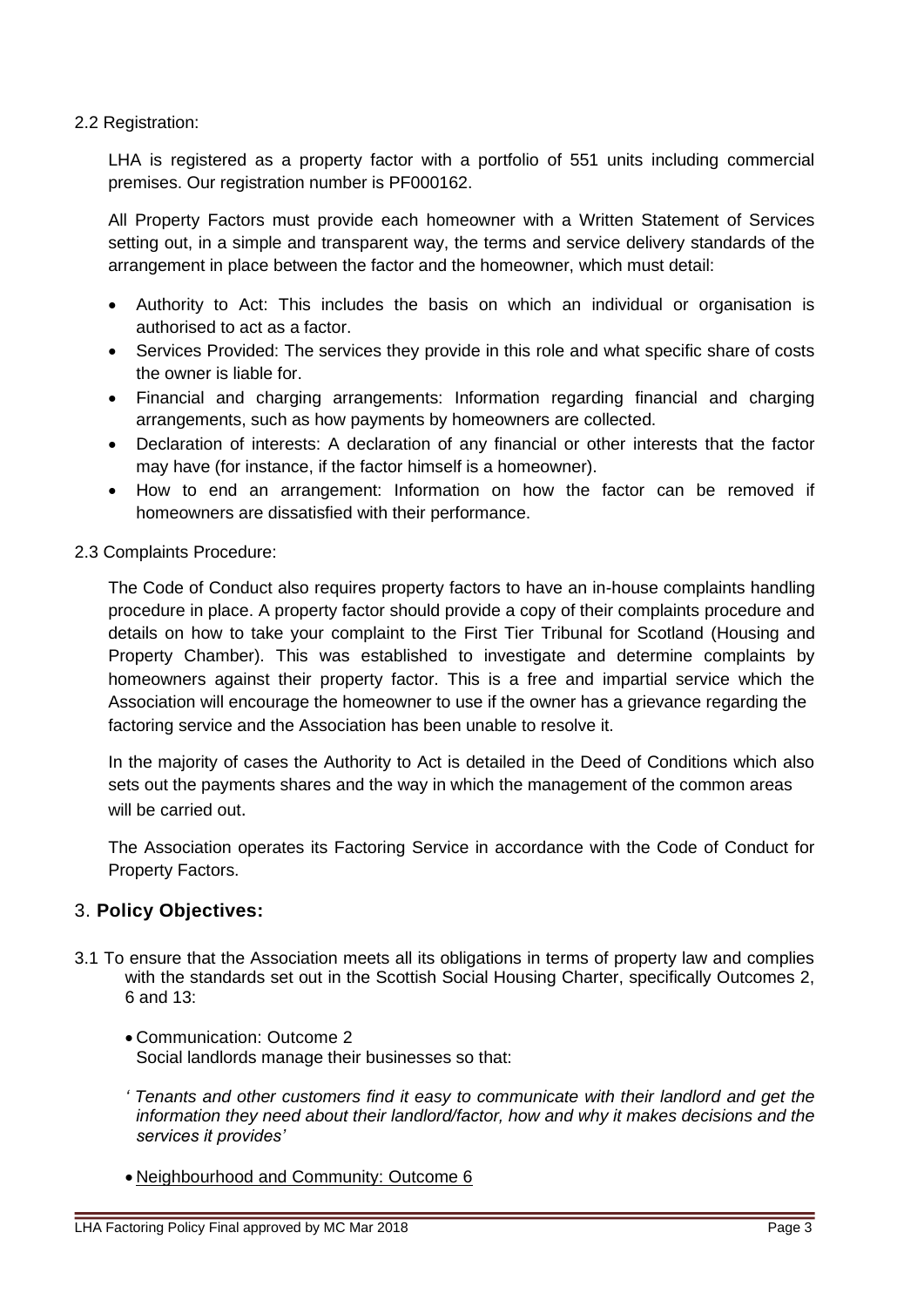Social landlords, working in partnership with other agencies, help to ensure, as far as possible that:

*'Tenants and other customers live in well maintained neighbourhoods, where they feel safe.'*

• Value for Money: Outcome 13

Social Landlords manage all aspects of their business so that: *'Tenants, owners and other customers receive services that provide continually improving value for money for the rent and other charges they pay*.'

- 3.2 To comply with the Property Factor (Scotland) Act 2011 including the Property Factors Code of Conduct and all other relevant legislation.
- 3.3 To provide a high quality factoring service, communicating and liaising closely with

owners. 3.4 To establish accounting practices that are robust and publicly accountable.

- 3.5 To minimise arrears and maximise the recovery of sums owed.
- 3.6 To establish and implement efficient repair and maintenance services including open and accountable procurement and tendering procedures, in accordance with the relevant Deeds of Conditions and in consultation with owners.
- 3.7 To deal with breaches of deeds of conditions as effectively as possible, including liaising with other agencies to use their powers, as appropriate
- 3.8 To arrange and oversee the management, maintenance, general upkeep and any improvements that are required in respect of the common parts of the building, including the cyclical maintenance programme.
- 3.9 To use the delegated authority to instruct minor repairs up to a fixed financial threshold (outlined in our written statement of services – See Appendix 1) for instructing works without reference to the owners concerned or to obtain the necessary authority from such owners where the costs are likely to exceed the authorised amount.
- 3.10 To review the management fee each year, with a view to setting an appropriate factoring management fee.
- 3.11 To ensure the factoring service is self-financing and not subsidised from rental income.
- 3.12 To ensure debt recovery procedures are in place with a view to minimising sums owed to the Association by residential owners.
- 3.13 To be transparent when appointing contractors and detailing costs to owners and ensure that documentation relating to any tendering process is available for inspection by homeowners on request.

#### **4. Factoring Services:**

4.1 The Association will provide each customer with a Written Statement of Services which will detail the terms and service delivery standards of the arrangement in place between the homeowner and the Association. Our delegated 'Authority to Act' depends on the property and will be established through: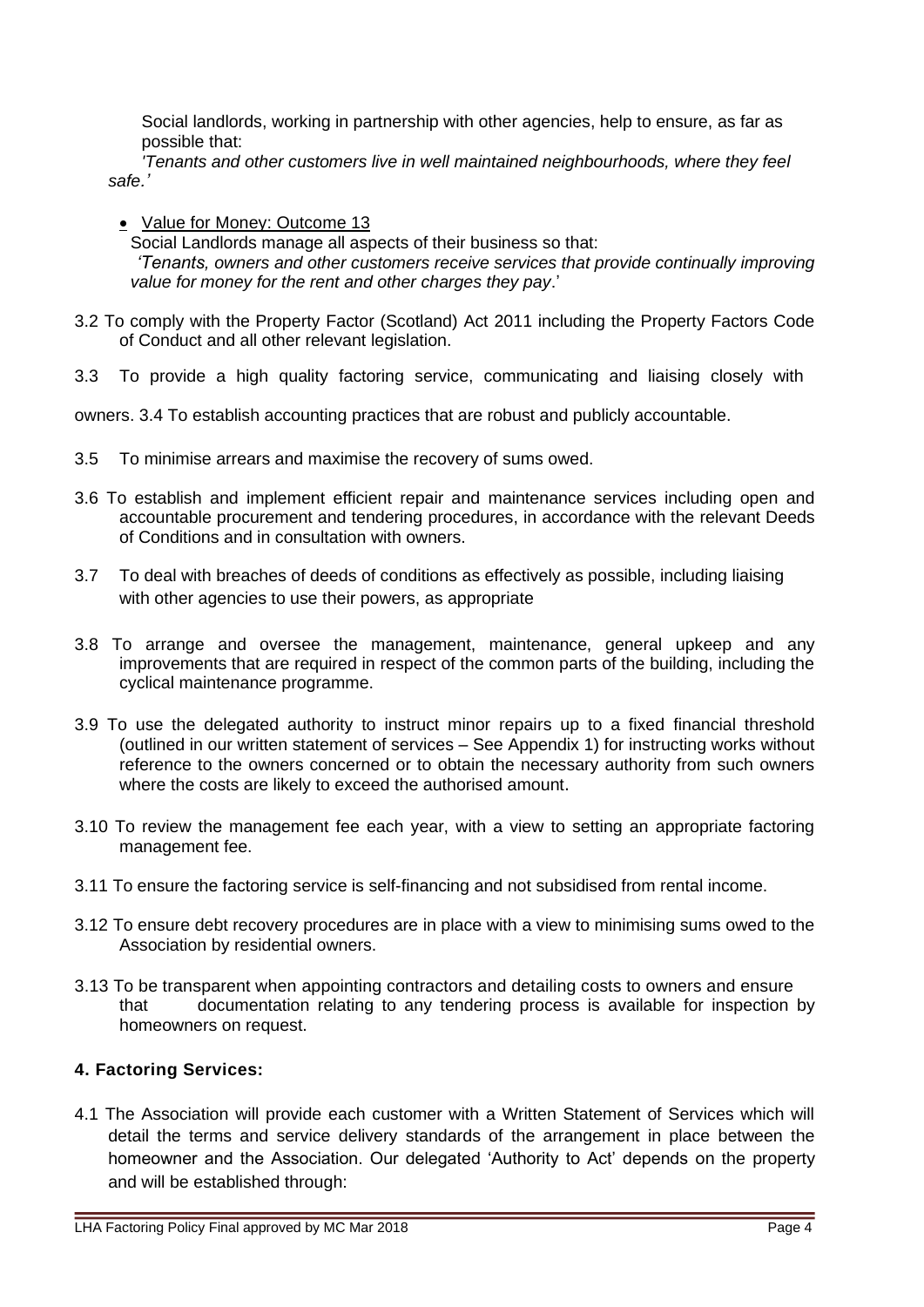- Authority provided by the Deed of Conditions (A legally binding document between all homeowners and their joint responsibilities for the maintenance and upkeep of the communal areas within a development.)
- Appointment by the housebuilder or developer, with any relevant level of delegated authority for newbuild developments.
- Appointed by a decision of a majority of homeowners.
- Operating as property factor by Custom & Practice

LHA provides a comprehensive property management service which includes the following services.

#### 4.2 Buildings Insurance:

LHA insures all the properties it owns through a block insurance policy. LHA will also ensure that buildings insurance is in place in respect of those owners and sharing owner's properties which are subject to the full factoring service.

Under their occupancy agreement sharing owners are required to participate in our common buildings insurance policy. In certain instances these may be included in the occupancy charge.

Owners are advised to arrange their own contents insurance and information regarding the contents insurance provided by Thistle Insurance is provided. However, LHA is not directly involved in arranging any contents insurance.

If an owner decides to insure their property out with the block insurance policy they must provide each year to the Association as, factor for the property:-

- A copy of the property insurance policy
- Details of the sum insured
- Evidence that the premium has been paid

Under the Tenements (Scotland) Act 2004, this places a duty on each owner to effect and keep in force a contract of insurance against the prescribed risks for the reinstatement value of the owners flat and any part of the tenement building attached to the flat. This safeguards the position of homeowners if another owner in the block has not taken out insurance cover or has an inadequate level of cover.

The Association's interest must be noted on the policy and the insurance needs to cover the full reinstatement value of the property.

Failure to provide this will lead to properties being covered automatically by LHA's block insurance policy. This will include owners who have had insurance lapsed by LHA due to non-payment of premiums.

Premiums, as with other charges, are recharged on a half yearly basis at the end of March and September each year.

The premiums recharged to owners will be based on the annual premium set by the LHA's insurers.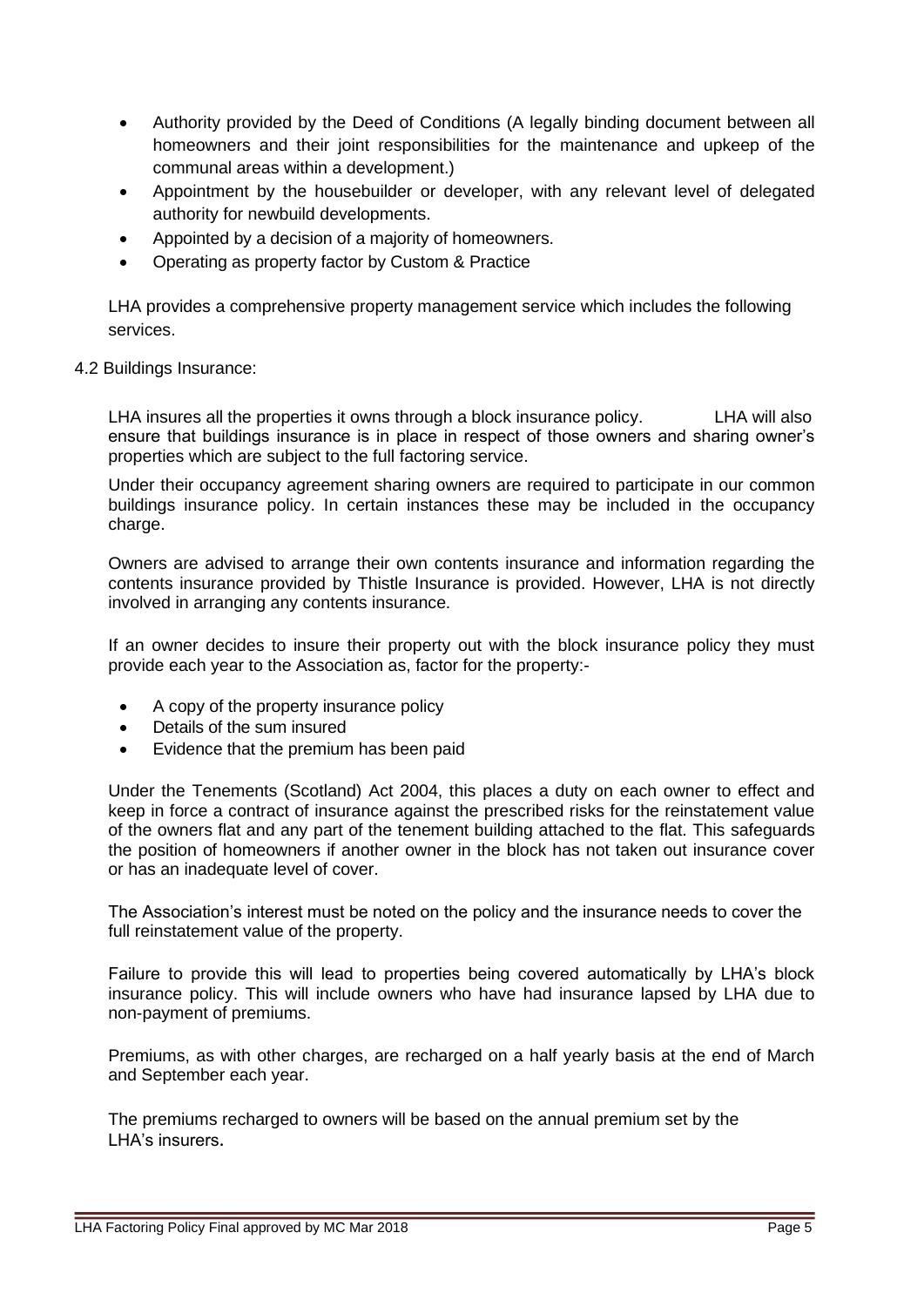LHA also reserves the right to charge an additional administration fee for administering this service on behalf of owners.

The owner may not be allowed to benefit from insurance cover should the insurance premium on factoring accounts be unpaid.

LHA will administer insurance claims relating to the common parts of a building. Homeowners wishing to make a claim for accidental, malicious and extreme weather condition damage to buildings should in the first instance contact the LHA's Customer Services Department who will pass the details of the claim onto our insurance brokers.

All claims should be notified to the insurance broker as soon as we become aware of them. Only damages over the value of the excess will be claimed. The general excess is £100 for residential properties, £250 for commercial owners and if the claim relates to subsidence the maximum excess is £1,000.

A summary policy schedule will be forwarded to owners annually.

All claims are monitored and a data file is kept on record on LHA's shared drive.

#### 4.3 Repairs:

LHA aims to provide a prompt and efficient repairs service. The main benefit of participating in the factoring service is that common repairs can be ordered and carried out promptly without the need for obtaining prior agreement between residents.

4.4 Common Day to Day (Reactive) Repairs:

LHA shall carry out all common repairs about which it has been notified in the same timescale as defined in the maintenance policy which is in place for rented properties. The response times at present are:

- Emergency Repairs carried out within 4 Hours
- Urgent Repairs carried out within 2 Days
- Routine Repairs carried out within 8 Days

The common parts of the property are outlined in the deed of conditions and include the roof, the close, the backcourt, common boundaries and the tenemental structure. Common repairs are items which will not cause any inconvenience and where there is no risk of damage to tenants or members of the public.

(**NB**: If the repair is individual to the owner's flat – such as a leaking cistern, central heating breakdown then this is not covered and owner will need to contact their own contractor.) If an owner reports a "common repair" that turns out to be specific to their own property then the cost of the call out of the contractor will be charged in full to that owner.

#### 4.5 Reporting Common Repairs:

Common repairs should be reported to the LHA's offices. The Office has an answering machine operating outside office hours. Messages can be left on the answering machine, or the call out service number given on the answering machine message may be rung in the event of an emergency. The repairs will be carried out by LHA's own in-house tradesmen or approved contractors within LHA's specified response times. Repairs within owners' flats are the responsibility of the proprietors concerned.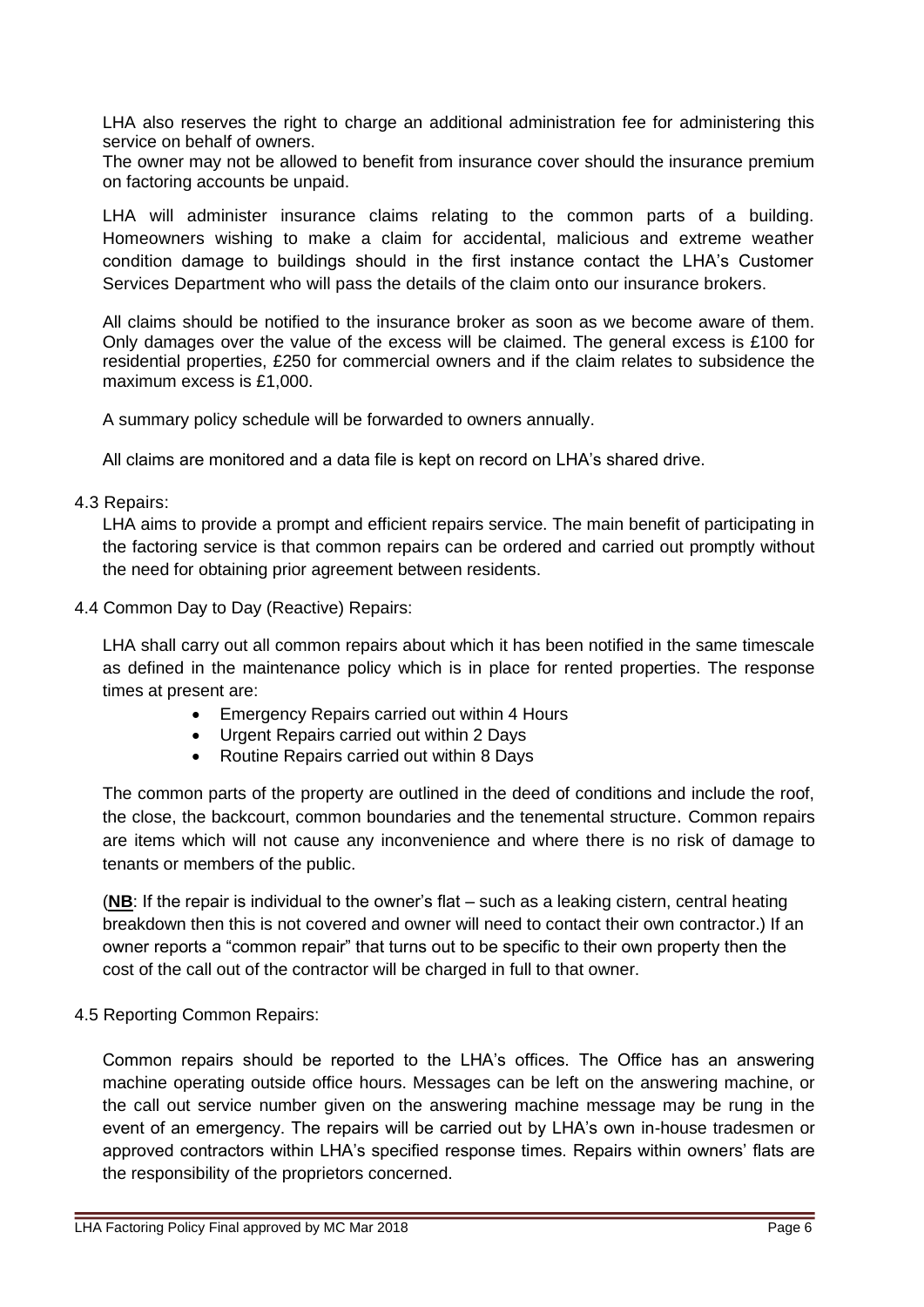4.6 Procedures for Implementing Common Repairs:

The agreed level of delegated authority or threshold for instructing common repair works which allows LHA to act without further consideration to instruct common repairs is where the total estimated cost of the common repair is less than £1,000 per job. (Details of this financial threshold are outlined in LHA's Written Statement of Services). Where it is estimated that the costs will exceed this sum, the Association will obtain 3 quotations for the work concerned. Following analysis of the quotations, the contractor submitting the lowest quote will be deemed to be successful, subject to confirmation that the bid meets the necessary specification. Approval of the majority of owners will be sought.

Owners will then be notified, in writing, of the work specification, the total cost and their share. This approach is to ensure that all common repairs are dealt with efficiently.

Owners will have the opportunity to query the repair work within 7 days of receipt of the letter advising them of the details of the details of the works proposed and costs. Where no response is forthcoming within 14 days, the contractor will normally be instructed to commence the works.

We will inform homeowners of the progress of this work, including estimated timescales for completion, where there has been agreement, and the cost of the repairs is above the level of delegated authority for repairs.

If the proposed works constitute an improvement (e.g. installation of a door entry system) the written consent of all owners will be required.

4.7 Emergency Repairs:

Emergency repairs are defined as repairs that require to be carried out where there is substantial danger to life, health, safety of individuals, security of the home and/or the loss of wind or water tightness of the home.

In the event of an emergency, the Association will instruct the necessary repairs without going through the above procedures.

Where an emergency situation arises out with normal office hours, owner-occupiers should contact the Association's emergency call out service who will in turn arrange for necessary works to be carried out. The contractor carrying out the work, or a representative of LHA will notify the owner as soon as possible that the work is in hand.

Please see Appendix 1 of the 'Written Statement of Factoring Services' document attached.

#### **5. Cyclical Maintenance:**

In order to maintain the fabric of all improved properties, LHA will undertake cyclical maintenance to the common areas (e.g. gutter cleaning, close painting etc.)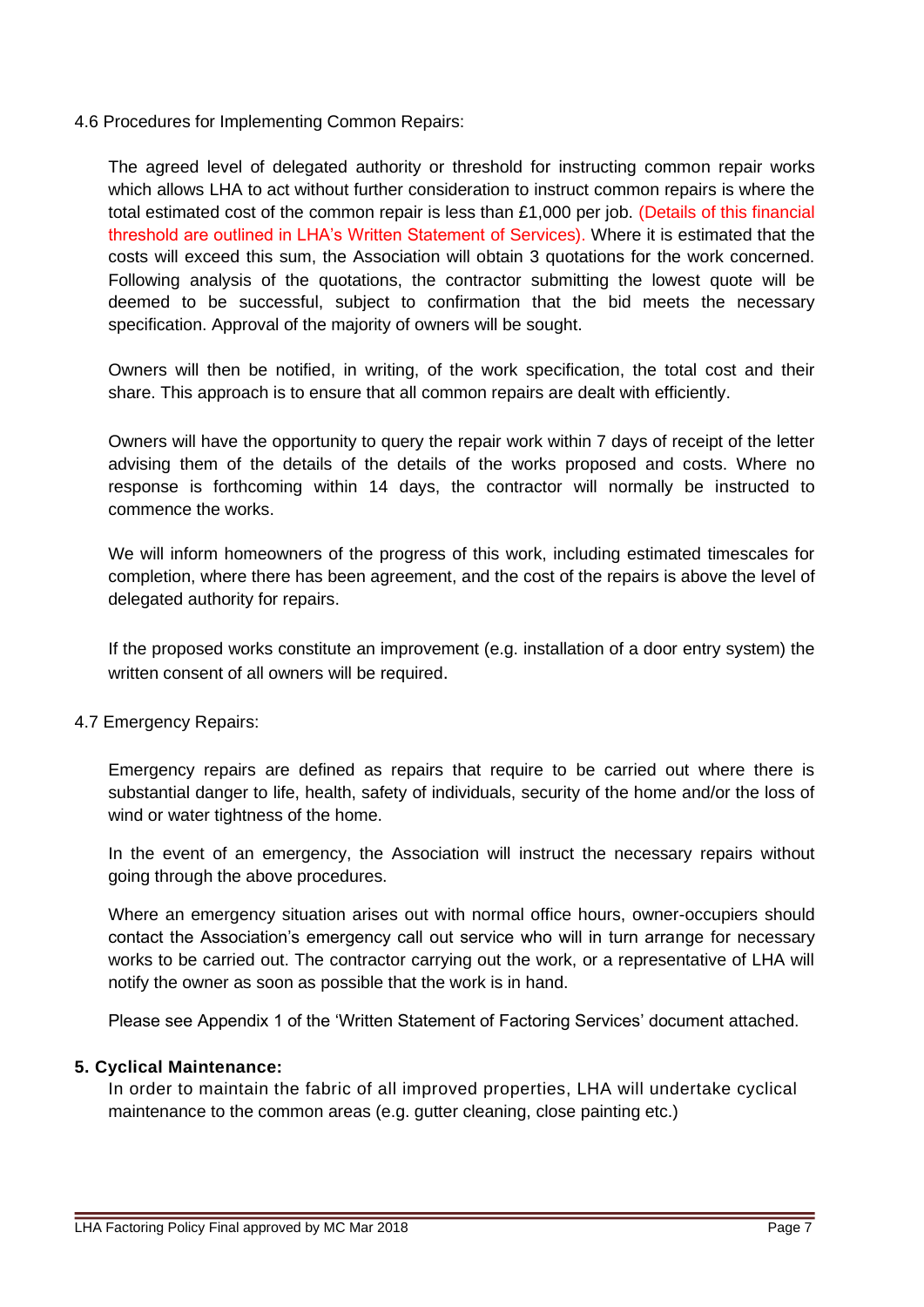In recognition that some planned and cyclical maintenance works can be expensive and that owner's may have a difficulty meeting these high costs, owners are given the opportunity to contribute towards a cyclical maintenance fund.

By joining the fund, should any cyclical work be carried out at a homeowner's building then that owner will not be charged for the work at the time the work is carried out.

#### 5.1 Additional Services:

The Association will offer the following additional services, in certain circumstances, at an additional cost to factored owners:

- Grass Cutting
- De Littering
- Backcourt maintenance
- Close cleaning

If and owner opts to have additional work undertaken beyond that relating to their share of the maintenance of the common areas, LHA will consider this cyclical work for their individual property for example:

**External Paintwork (Windows)** 

Details of the cost of such additional items will be advised to them and their agreement sought prior to works commencing. Owners will be also be required to pay in advance of the works commencing.

If an owner sells then they can only be held accountable for the cost of work instructed or carried out since the last account was issued. They cannot be held accountable for a share of work yet to be instructed.

LHA will review the level of payments for the Cyclical Fund on an annual basis, and shall, on request issue a balance of the account together with the estimated expenditure. The specification for cyclical maintenance will be reviewed in accordance with the Scottish Housing Quality Standard delivery plan.

Planning ahead is a key part of the factoring service and will prove worthwhile over the longer term. Where major works planned are over £1,000 we will consult with owners prior to the works being instructed. The factored owners will be responsible for any administrative charges to pay for the contract preparation and supervision. These will be variable depending on the specialised services required and the level of administration required of the Association.

Where LHA foresees a large item of expenditure it may agree with owners to set up and administer a fund to save towards the cost of the major repair or improvement.

# **6. Complaints Handling:**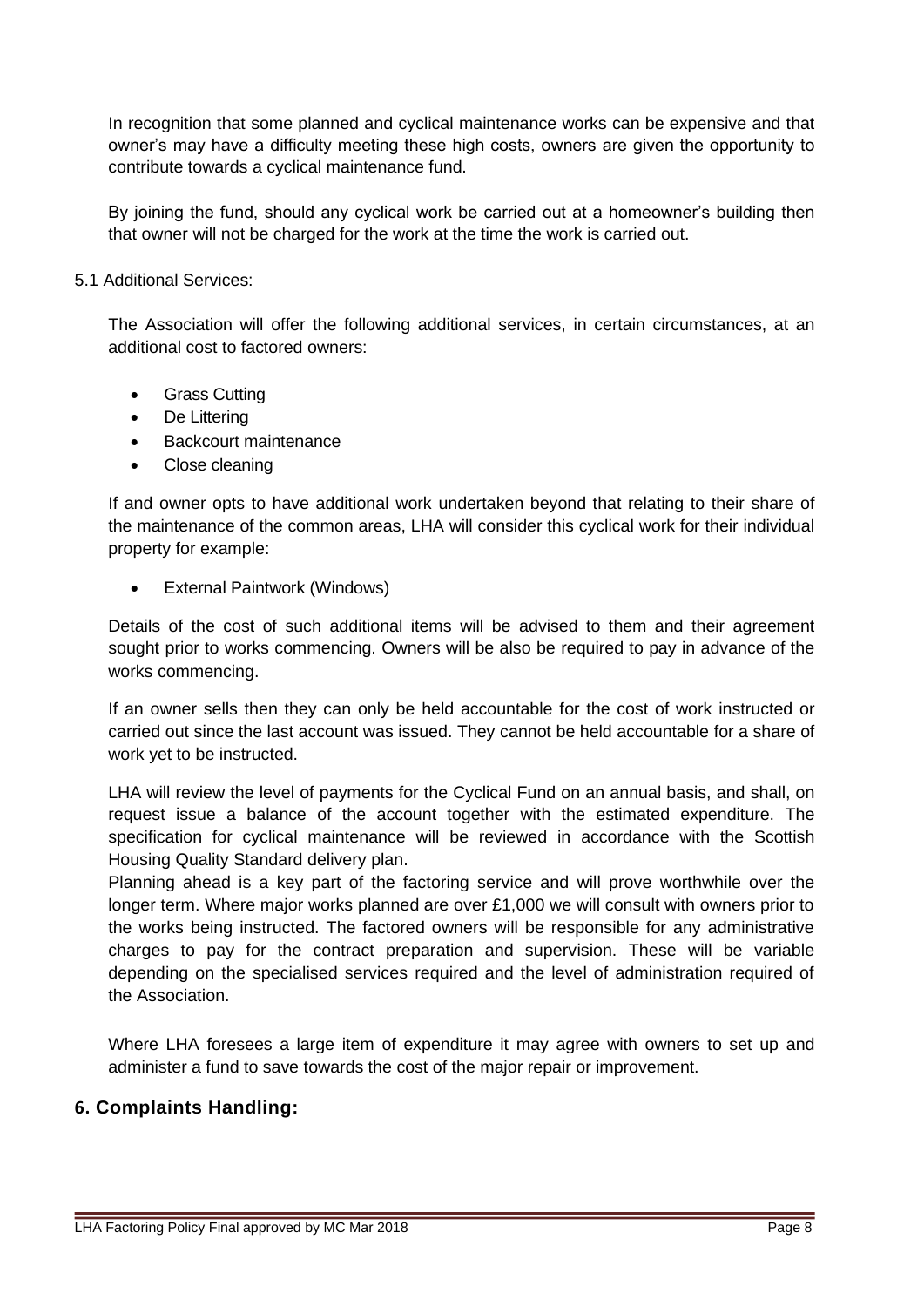Details of the LHA's Complaints Handling Procedure (CHP) are contained within our 'Written Statement of Services', and where there is a complaint about the management of the factoring service this will be dealt with through LHA's CHP.

Where a dispute arises over the maintenance or improvement of the property LHA will refer the decision to an independent surveyor who shall decide on the most appropriate course of action. This will only happen where the costs of the maintenance/improvement works exceed £5,000. Where the costs are anticipated to be below £5,000 the factors decision will be final. The costs of the independent surveyor will be met by the factored owners. The decisions made will be binding on the factored owners within the building.

Under Section 17 of the Housing Scotland Act 2011 a homeowner may make and application to the First Tier Tribunal for Scotland (Housing and Property Chamber) for a determination on whether a factor has failed to carry out factoring duties or to comply with the Property Factors Code of Conduct.

## **7. The Factoring Service Costs:**

LHA provides a comprehensive property management service which includes the full maintaining and inspection service to the common areas. The costs associated with providing these services will be reviewed annually as part of LHA's budget setting process.

7.1 Management Fee:

The costs associated with providing these services will be reviewed annually as part of the LHA's budget setting process. A detailed financial breakdown of charges made and a description of the activities and works carried out will be provided to homeowners in writing at least once per year to ensure that we are complying with the Property Factors Code of Conduct.

LHA aims for the factoring service to be self-financing and the management fee will be set to cover the following illustrative list:

• All communication with owners

• Providing information to solicitors on behalf of owners ( i.e. house sales/change of ownership)

- Holding close meetings
- Open door policy for owners to report repairs or discuss factoring issues
- Liaising with owners over complaints relating to estate and neighbourhood issues
- Liaising with external agencies on the owners behalf
- Tendering and contract preparation for responsive and cyclical repairs
- Selection of contractors and leasing with contractors and instructing repairs
- Account administration and debt collection
- Service user consultation
- Supply of copy invoices free of charge
- Preparation of Owners Newsletter
- Administration of insurance claims
- Management of Asbestos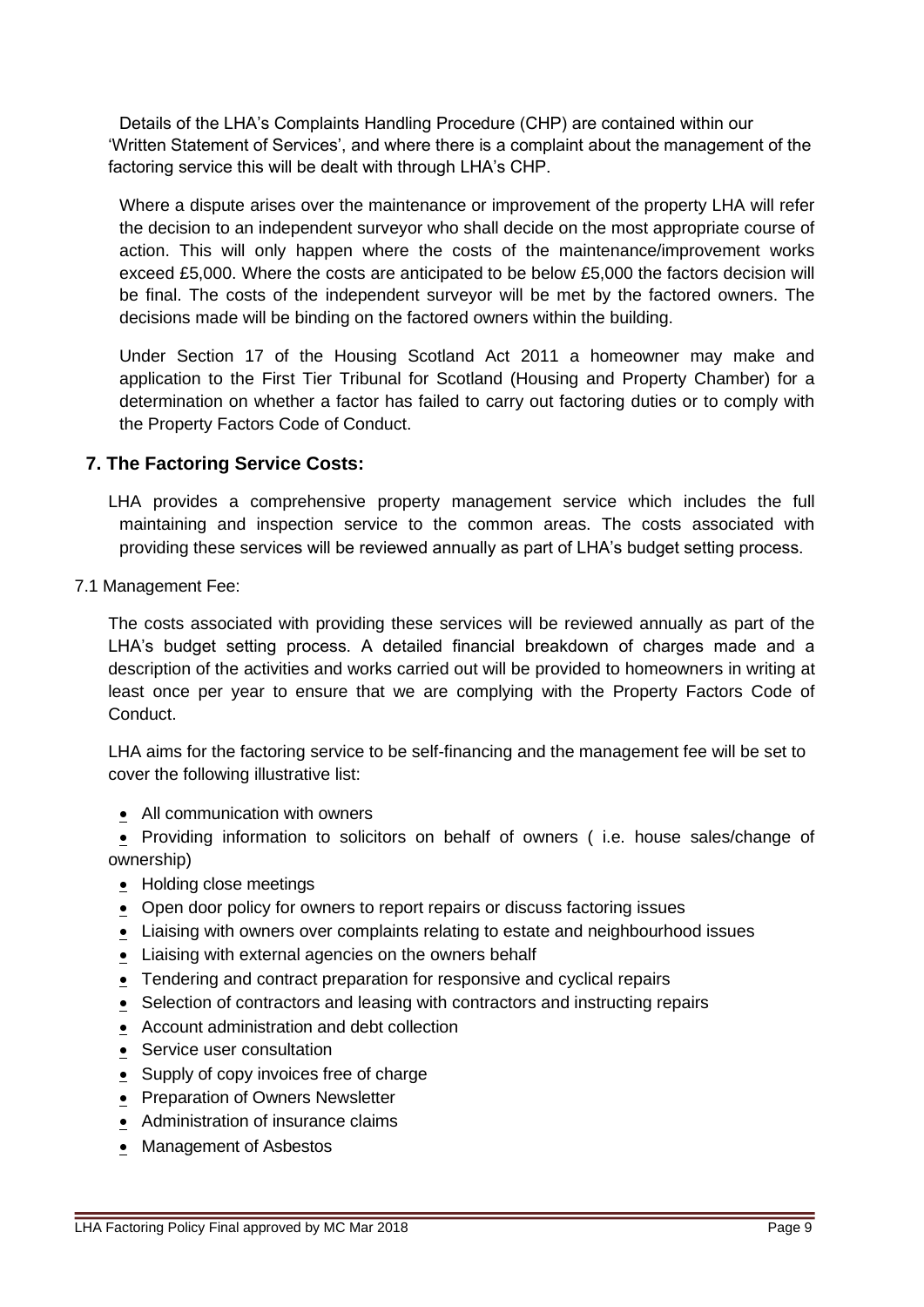All owners will be given at least one months' notice of all increased charges and these will apply from 1 April of each financial year.

In cases where a commercial unit or former commercial unit spans more than one property deed of buildings (e.g. 1215/1217 Govan Road) the full management fee may be applicable to each unit as per the original make-up of the building.

A reduced management fee will be applied to shared ownership properties. For example, 35% share owners pay 35% of the full charge, 50% share owners pay 50% of the full charge etc.

#### 7.2 Common Repairs Administration:

Owners will be charged for a proportionate share of any repair work carried out and this will be added to any bill issued. The share apportionment for common repairs is normally stipulated with your Deed of Conditions. If the Deed of Conditions does not state how the ownership should be split then costs will be apportioned based on floor space between occupiers.

#### **8. Administration:**

Invoices will be issued half yearly in arrears after the period end. All factoring invoices will be payable within 14 days of issue. All owners will be encouraged to pay by monthly standing order in advance of factoring accounts being issued. If unpaid the Association will refer to the Factoring Procedure for the recovery of the outstanding debts.

Invoices will be issued to cover the following periods:

- 1<sup>st</sup> April to 30<sup>th</sup> September
- 1<sup>st</sup> October to 31<sup>st</sup> March

#### 8.1 Invoices & Receipts:

Invoices will contain details the following charges where these are applicable:

- Management Fee
- Building Insurance
- **•** Cyclical Maintenance
- Repairs
- Environmental Work Costs/Landscaping
- Stair Cleaning
- Secure Parking Bays (Luma Building-for designated holders)
- Close Electricity Costs (as per utility provider)
- Stair lighting Costs (as per Glasgow City Council costs)
- Ad Hoc Costs

All relevant contractors' accounts will be made available to owners for inspection for a period of four weeks following the issue of an account. This is in line with the Property Factors Code of Conduct. LHA will seek to recharge all costs to owners.

#### 8.2 Arrears/Debt Recovery: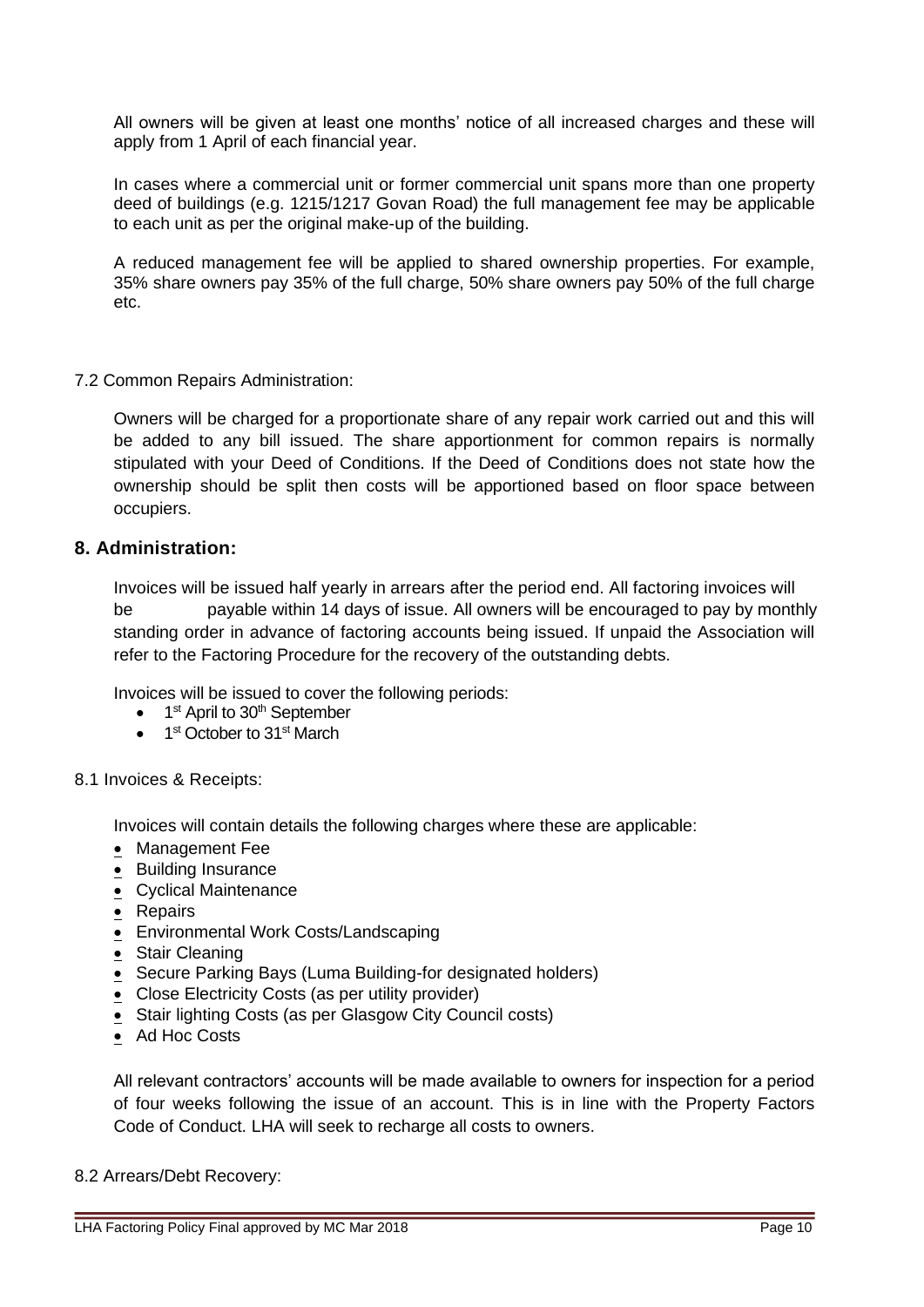LHA has detailed actions contained within the Factoring Procedures for recovering arrears. Those owners in arrears will be advised as per this procedure and arrears recovery action will be taken. LHA will use all legal remedies to recover factoring debts.

Owners will have the same access to welfare rights services as LHA tenants. This advice will assist owners/sharing owners to maximise their income and/or meeting their liabilities.

LHA will adopt a flexible and reasonable approach to ensure that arrears are minimised and outstanding debts are recovered. Failure to pay will ultimately, however, result in debt recovery action via the courts. The Association will have a clear written procedure for debt recovery which outlines a series of steps which it will follow to deal with disputed debts.

LHA will add reasonable costs accrued in the debt recovery process on to the relevant account.

LHA reserves the right to refuse to provide any services other than those it is legally obliged to provide as property manager to owners that persistently refuse to pay their factoring account on time accrue substantial arrears in their account and/or consistently fail to cooperate fully with LHA in keeping their account clear.

8.3 Method of Payments:

Payments can be made by the following methods:

- Via allpay payment card (issued on request) at any outlet displaying a paypoint or payzone logo or online at [www.allpay.net](http://www.allpay.net/)
- Post Office
- Standing Order
- Direct Debit
- Personal Cheque
- Bank Transfer
- Over the phone using Debit/Credit Card

#### **9. Communication and Consultation:**

Consultation with owners takes place in a variety of forms including:-

- Correspondence and telephone calls
- Meetings either public or individual as required
- Consultation and notification letters on work required
- Surveys
- Liaison with tenants' panels

LHA recognises the importance of giving owners and potential owners accurate information on the anticipated costs of maintaining the common areas of their property and on their maintenance responsibilities in accordance with their deed of conditions. To assist in this process we will provide the following information;

9.1 Pre - Purchase:

Potential new owners (purchasers) will be provided with information on the factoring costs via their solicitor at that point in time. This information will be building specific.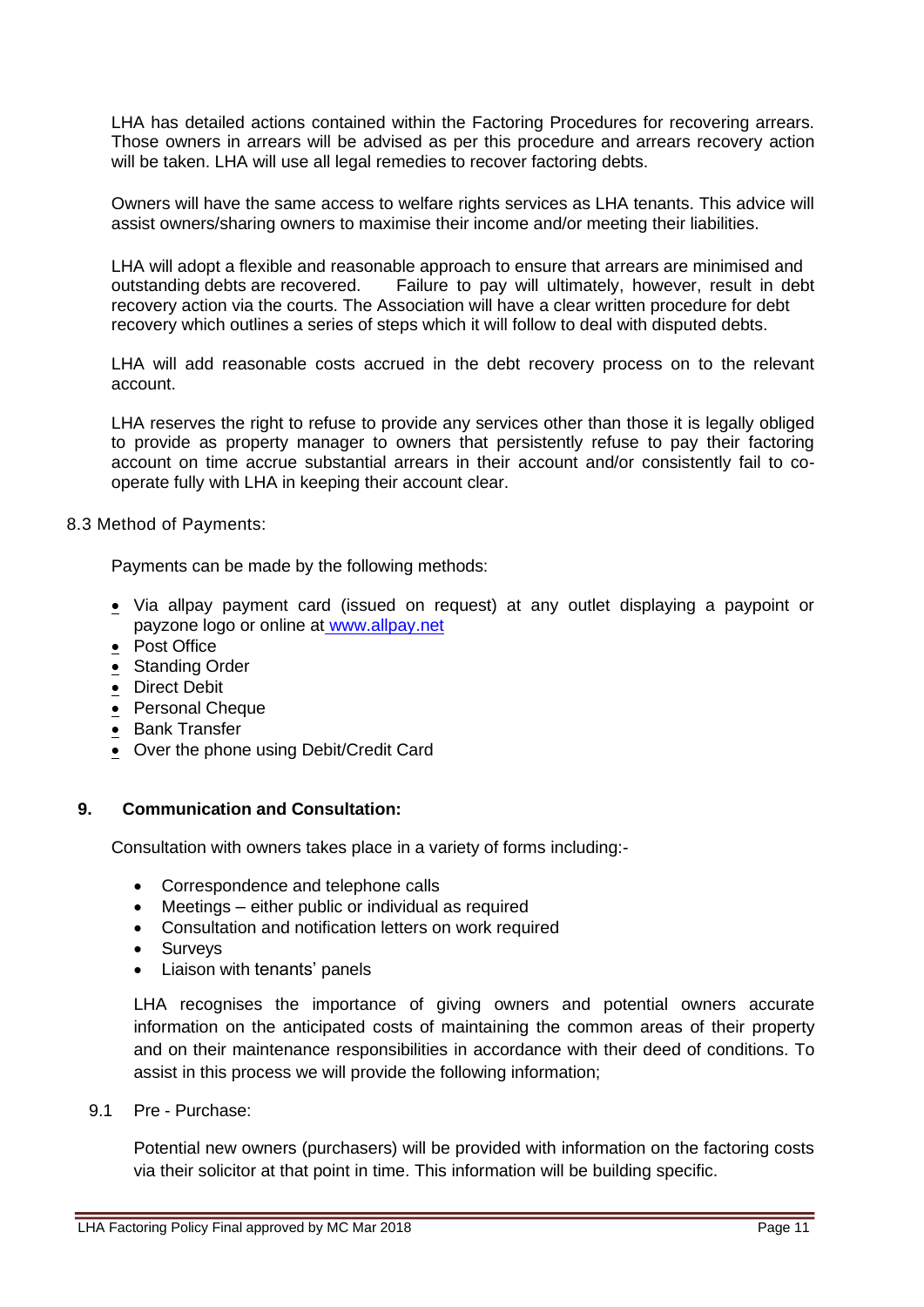#### 9.2 Post Purchase:

All new owners will be issued with an owner's pack which will include:

- Written Statement of Factoring Services Insurance Schedule
- Complaints Procedure
- Factoring Policy
- Factoring Procedure
- Promotion of Cyclical Maintenance Fund
- Copy of Latest Owners Newsletter
- Leaflet on the Estate Management Services
- Emergency Contact Numbers List

LHA's Owners Newsletter contains plans for future works, an update on current works and any relevant changes to our policies. This pack is subject to variation.

9.3 Ongoing Information Provision:

- A half yearly owner's newsletter is issued to all owners to their registered correspondence address which contains the latest factoring information.
- Specific factoring information is also issued with each account.
- Our quarterly association newsletter is delivered to all properties in the area.
- Our website at [www.linthouseha.com](http://www.linthouseha.com/) is also updated on a regular basis and contains relevant factoring information.

#### **10. Sale of a Property:**

The owner, via their solicitor, shall notify LHA of any change in ownership. LHA will make available to the owner, via their solicitor, all financial information that relates to their account. Any balances due/owed will be paid or refunded at the date of settlement.

When properties are being sold on LHA is normally requested to provide information and copy documentation by the seller's solicitors. Where the LHA is in possession of these an administration fee will be charged for provision of such documentation.

This fee will cover:

- Certificate of Practical Completion
- Completion Certificate/Completion Stamp (Glasgow City Council)
- Building Warrant
- Planning Permission
- Rot, NHBC Guarantees \*
- Redemption of Feu Duty
- Building Plans

\*Where reports relating to Guarantees are requested, this charge will be increased to cover the additional administration required.

#### **11. Appointment of LHA as Factors:**

LHA will take over the factoring of a property where: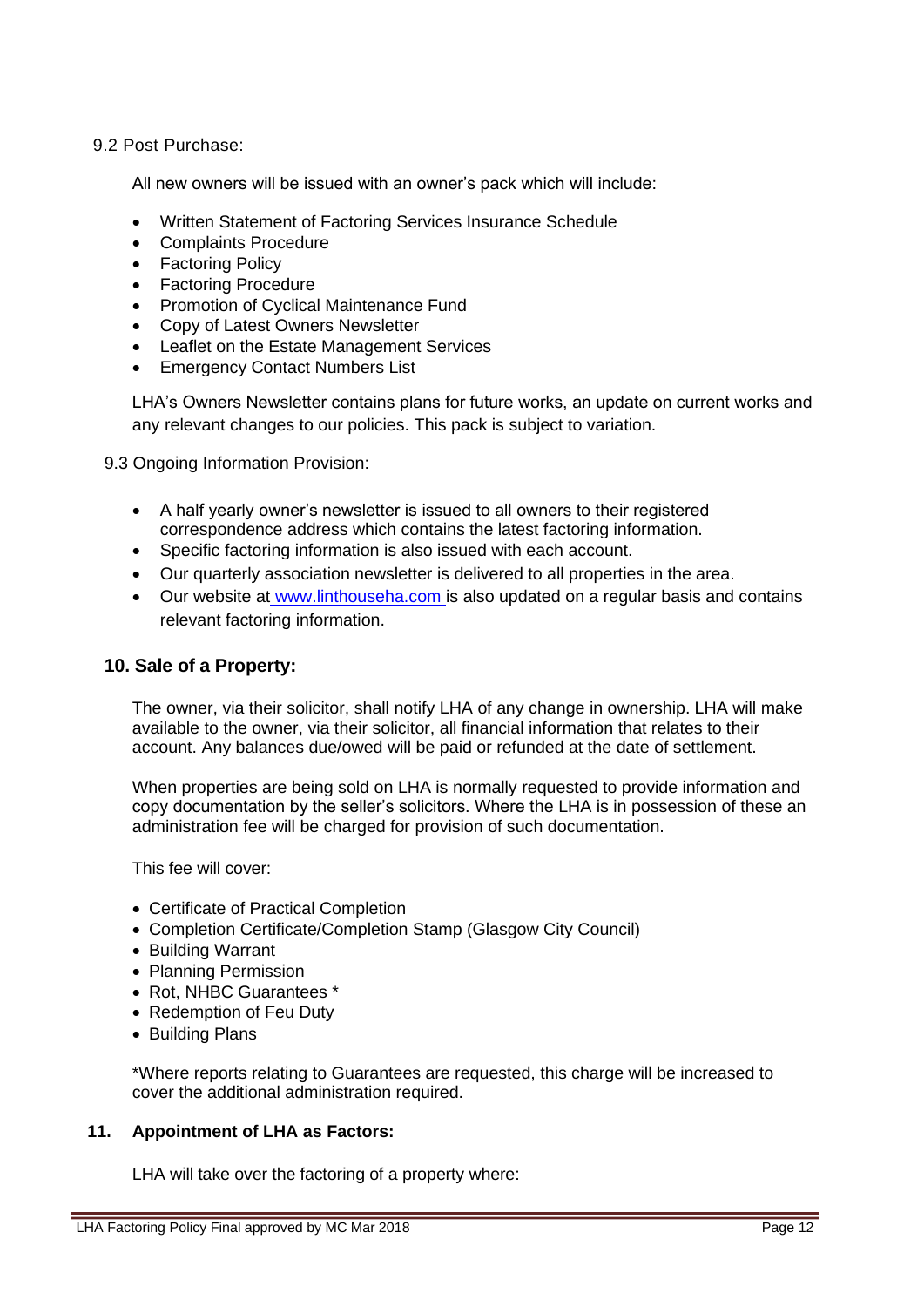- LHA is named in the title deeds
- Linthouse Housing Association has majority ownership or majority owners' agreement
- Operating as property factor by custom and practice (No formal agreement in place)

Owners will be given at least 2 weeks' notice of proposed take-over, to enable them to voice any objections. At the end of this period, the present factor will be notified of takeover, giving 4 weeks' notice.

Thereafter, owners will be invited into the Association's offices to sign a Common Factoring Authority. A copy of the Association's Information Pack for Owners will be issued

#### **12. Data Protection:**

We will deal with information about homeowners in line with the General Data Protection Regulations being introduced in May 2018.

#### **13. Monitoring:**

Staff will provide a report to the Management Committee 6 monthly regarding the factoring service in November and May of each year and this will include:

- The number of accounts issued
- The value of work invoiced in period
- Income received in period as a % of invoices Target of 70%
- $\bullet$  The value of outstanding accounts
- Detail of legal action being pursued

#### **14. Review**

This LHA Factoring Policy will fall within the remit of the LHA Management Committee and will be subject to review every three years or earlier if deemed appropriate.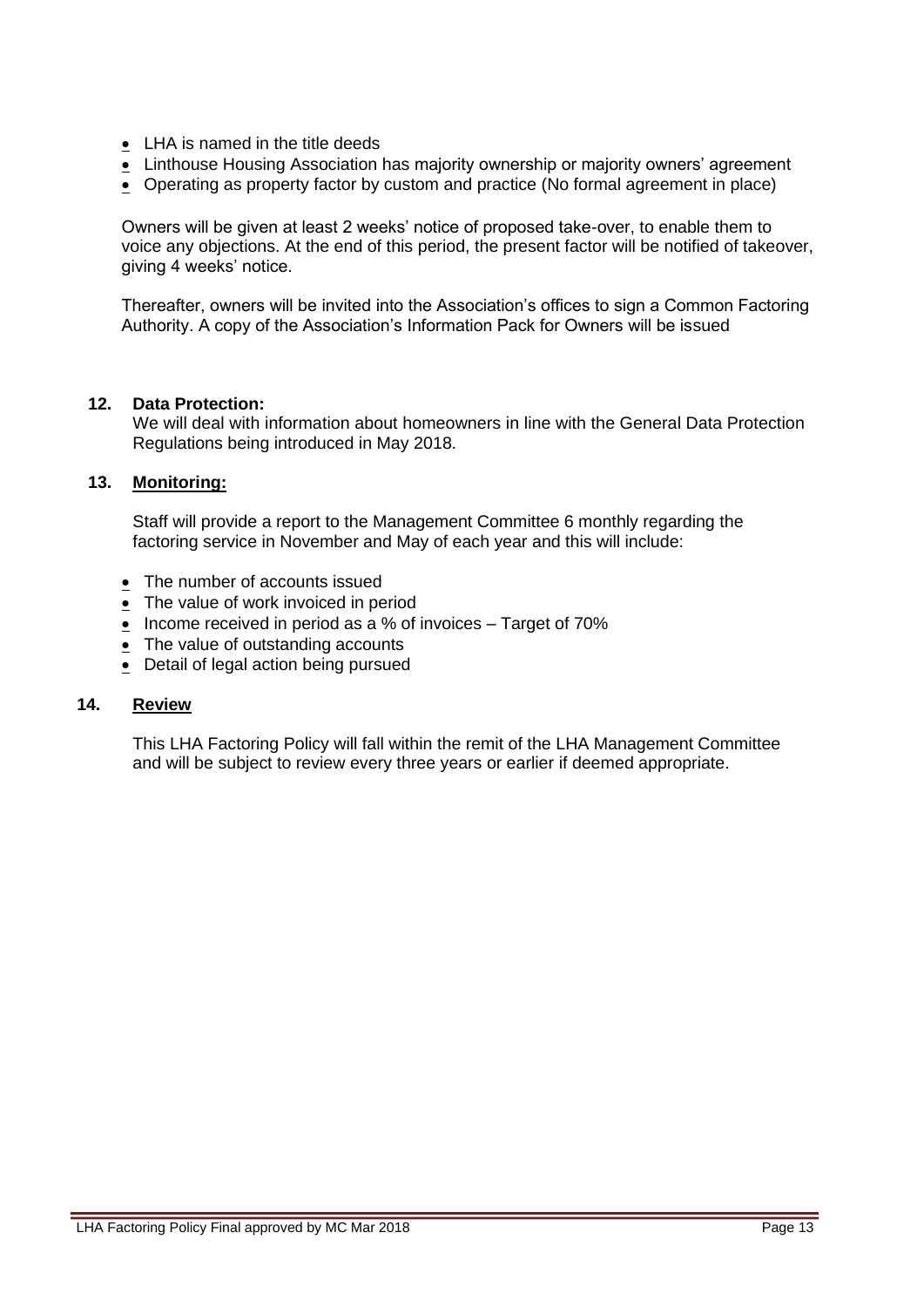**Appendix: 1**



# **Linthouse Housing Association Written Statement of Factoring Services Updated March 2018**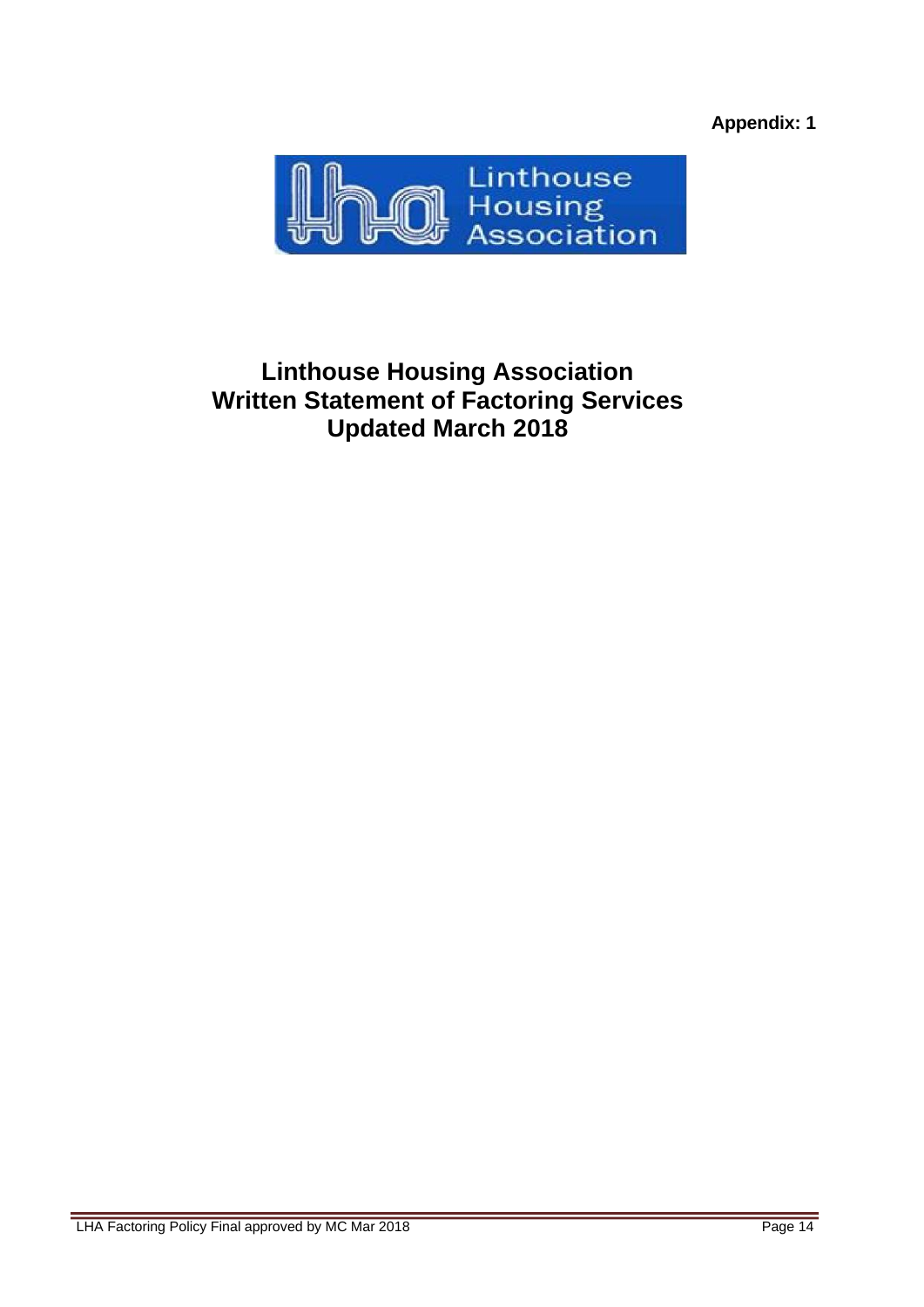## **Updated: March 2018**

## **1. Introduction:**

These are the terms and conditions for the provision of a factoring service to owner occupiers by Linthouse Housing Association Limited, incorporated under the Companies Act (Registered Number SC028161) and having our registered office at 1 Cressy Street, Linthouse, Glasgow, G51 4RB and our Property Factors Registered Number is PF000162.

Linthouse Housing Association Limited is a registered property factor as defined within the Property Factors (Scotland) Act 2011. As a registered property factor, Linthouse is legally required to ensure compliance with the code of conduct for property factors provided for in this act.

The purpose of this document is to detail the role of Linthouse Housing Association as Property Factors on behalf of owner occupiers. It is the Association's responsibility to arrange and oversee the general upkeep of factored buildings, ensure that common parts are maintained to a high standard and that all necessary repairs are carried out.

As required under the Property Factors Code of Conduct, this document constitutes a written statement of services setting out the arrangements in place between Linthouse Housing Association Limited and homeowners.

## **2. Our Role as your Factor:**

## **Linthouse Housing Association as factor of the property offer the following core factoring services to homeowners in respect of the areas of common ownership and responsibility:**

- Instruct and oversee core and common repairs below the threshold levels.
- Manage and administer the common property.
- Ensure that the buildings are adequately insured.
- Administer the common buildings insurance policy and collect premiums.
- Organise repair, maintenance, service and improvements over the set threshold levels, subject to majority owner support.
- Instruct interim work for protection or safety pending a majority decision.
- Carry out major work, if so authorised.
- Enter into contracts with contractors and service providers
- Deal with homeowners communications and enquiries in relation to the provision of our factoring service
- Complete insurance claims relating to common property, where appropriate, under insurance policies placed by Linthouse Housing Association
- Invoice owners for their share of the costs of maintaining and servicing the common parts ( currently on a six monthly basis ), including stair cleaning ( where applicable ), stair lighting and common close electricity, backcourt maintenance etc. and recover outstanding balances through effective debt recovery procedures including instruction of legal action.
- Apportion, on the sale of a flat, the costs between seller and purchaser and liaise with legal representatives.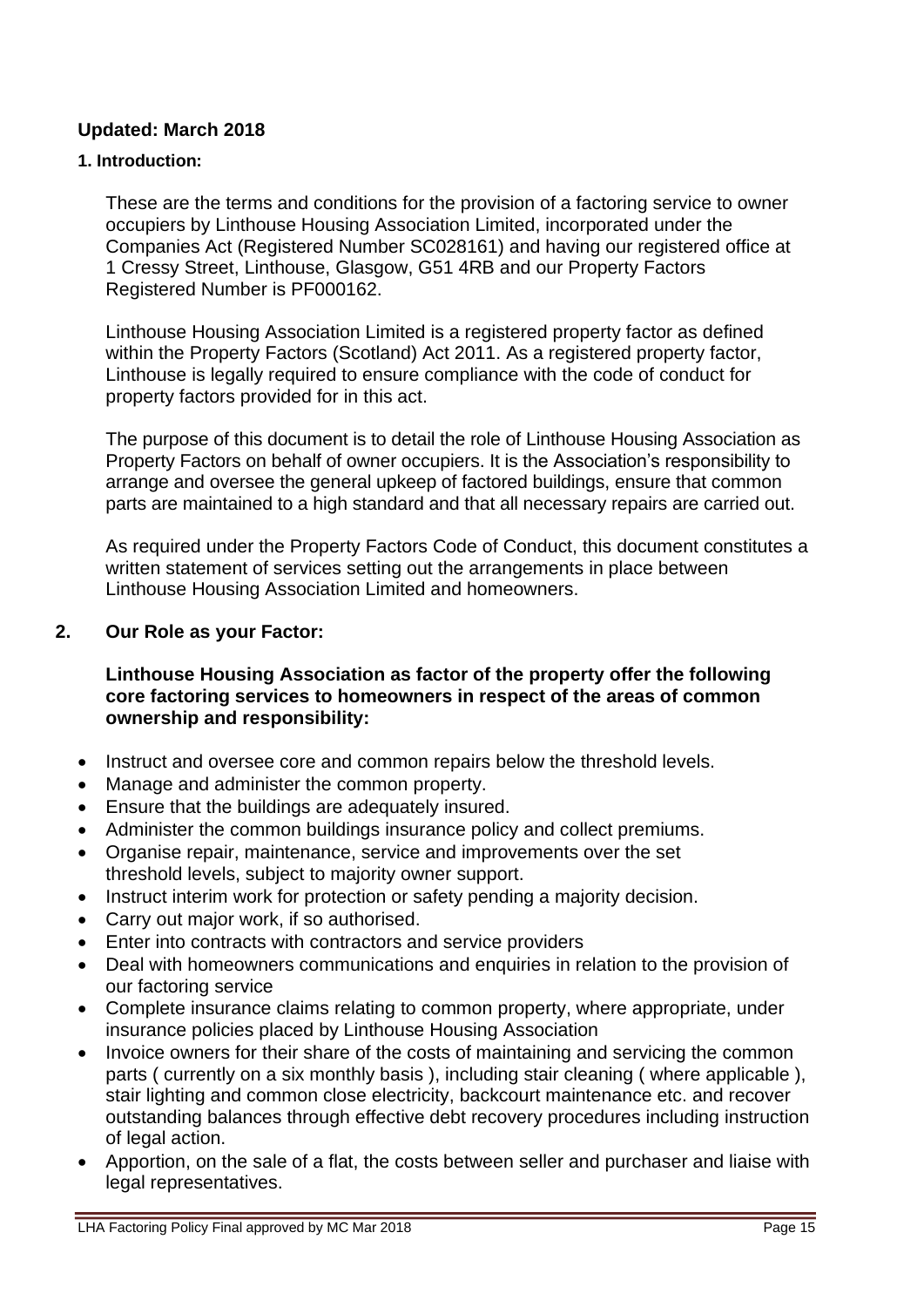### **The above list is not intended to be exhaustive, but does provide a general overview of the common repair issues and services to be provided by Linthouse Housing Association.**

## **3. Common Repairs:**

Linthouse Housing Association has an approved list of contractors whom we use for all our repairs and maintenance.

Please remember this is only for common repairs. If you have a repair that is individual to your flat such as a leaking cistern, central heating breakdown or something which only affects your flat, this is not covered and you will need to contact your own contractor.

Linthouse Housing Association will undertake repairs up to a total cost of £1,000 without prior consent. For repairs over £1,000 agreement will be sought from the majority of owners at the property.

This approach will ensure that the majority of common repairs are dealt with efficiently.

Each owner will pay their share of the repair.

We expect all owners to notify us promptly of any common property requiring repair or maintenance. Our repairs department will take all common repair enquiries during normal office hours.

You can expect:

- emergency matters reported to us to be intimated to a contractor immediately
- routine repairs to be instructed by us on the same day as your instruction, unless there is a good reason why this is not possible

## **4. Repair Timescales:**

## 4.1 **Target Response Times to Requests for Repairs**

- **Common property Emergency repairs within 4 hours.** An emergency repair is where there is danger to life or the safety of individuals, loss of wind or water tightness or security
- **Common property Urgent repairs within 2 days.** An urgent repair is a necessary item which will cause considerable inconvenience or where there is a risk to health and safety, security of the property or if there is the risk of damage to the property.

## • **Common property Routine repairs within 8 days.**

These are items which will not cause any immediate inconvenience and where there is no risk of damage to tenants or members of the public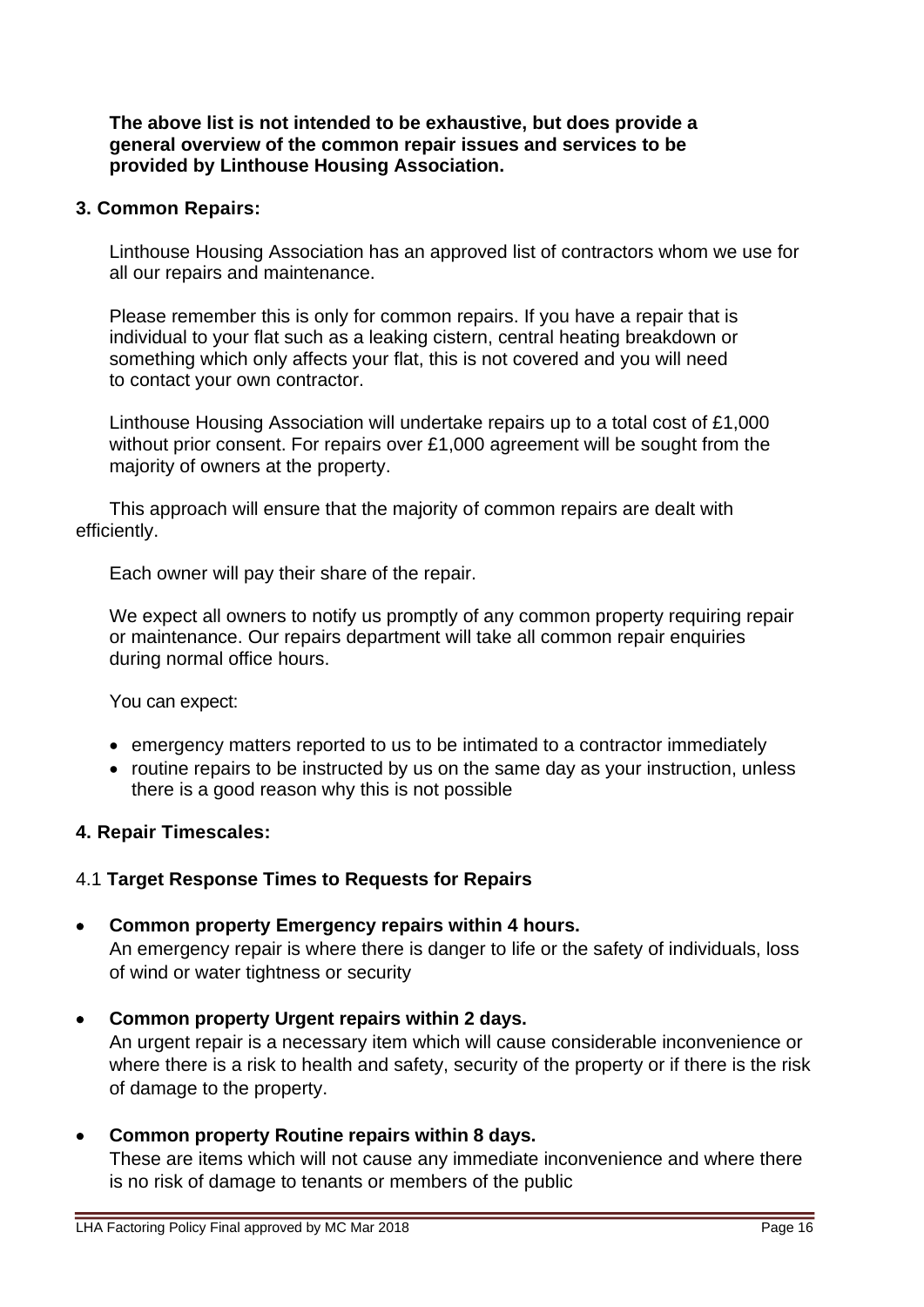## 4.2 **Common Property Repair Timescales**:

These are detailed in Appendix: 1 of the written statement of services and relate to specific repairs.

There may be occasions when, due to the availability of goods, materials or specialist labour, it may be impracticable to achieve the above timescales. On these rare occasions, the association will keep you informed of progress.

For out of hour's emergencies, Linthouse Housing Association provides contact details on our out of hour's telephone service. Please call us on 0141- 445 - 4418 and you will hear a recorded message providing details of who to contact out of hours.

Out of Hours calls will be subject to higher than normal rates.

Please consider whether the matter merits emergency attendance or whether it can reasonably wait until the next business day.

## **5. Buildings Insurance Arrangements:**

As your factor we have a responsibility to ensure that each property is adequately covered for Buildings Insurance. We prefer owners to be covered on our block Buildings Insurance Policy, however if you wish to arrange your own insurance you must provide us with a copy of your policy on an annual basis. Your policy must cover your property for **Full Reinstatement Value**.

Each owner will be provided with a summary of cover for their Buildings Insurance. Each property included in our policy is covered for **Full Reinstatement Value**.

If you wish to make a claim on the policy you must contact Linthouse Housing Association as soon as possible.

**There is an excess of £100 for each claim.** Where the claim is common the excess will be divided between all owners.

Please note that where the claim is for subsidence, ground heave or landslip the excess is £1000 of each and every loss in respect of buildings.

Cover will be removed should factoring accounts remain unpaid.

Owners are responsible for arranging their own Contents Insurance.

#### **6. Landlord Services:**

We also arrange for the following services to be carried out on your property:

#### 6.1 **Backcourt Cleaning**

Our contractors will de-litter and sweep the backcourt area on a fortnightly basis.

## 6.2 **Garden Maintenance / Landscaping (where applicable)**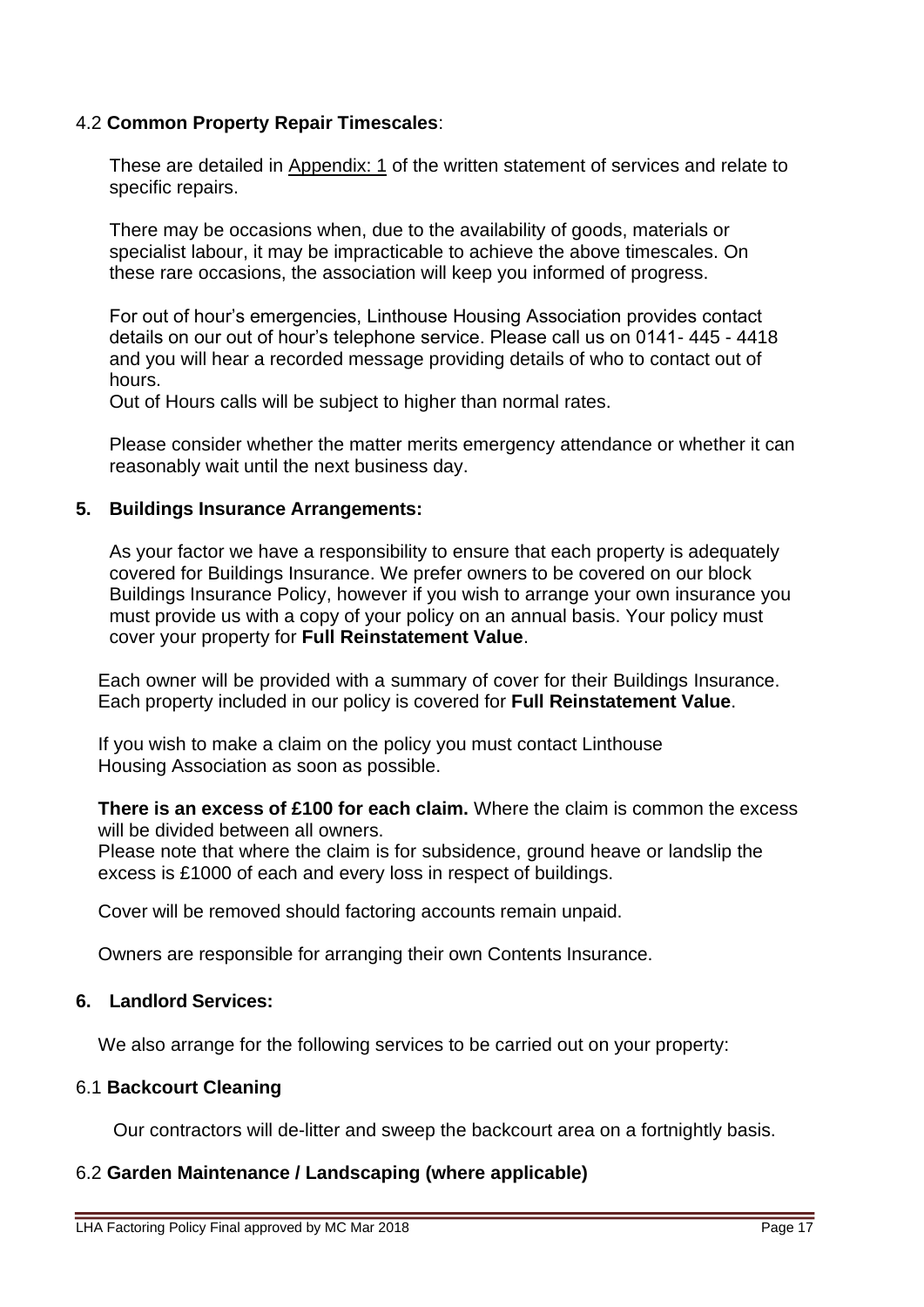Seasonal communal garden maintenance is carried out fortnightly on an annual basis. Provisions include grass cutting, maintenance of complimentary edged areas, weed control, hedging maintained in a neat and tidy condition as well as a minimum of one visit to maintain any shrub areas.

The charge for the Garden Maintenance is spread over the year.

## 6.3 **Stair cleaning (where applicable)**

Where applicable we will arrange for your' close to be cleaned by a stair cleaning company. This is carried out on an agreed close basis and costs are billed on the next available factoring account.

## 6.4 **Authority to Act**

Delegated authority to act as factor varies from property to property and will either is;

- through established custom and practice
- via appointment by the house builder or developer, with any relevant level of delegated authority provided within the deed of conditions
- established via the title deeds covering the property

Where the title deeds do not set out all or some of the above they regarded as silent on this matter and the requirements will be determined in accordance with the tenement management scheme under the Tenement (Scotland) Act 2004.

# **7. Billing and Payment Arrangements:**

## 7.1 **Management Fee**

Our management fee represents the cost of administering and carrying out the property management services highlighted in this guide. A full description of the management fee, together with all factoring charges currently billed are available on our website at [www.linthouseha.com.](http://www.linthouseha.com/)

The Management Fee covers the provision of the following services:

- all property management administration (instructing repairs, invoicing repairs etc.)
- all communication with owners
- the supply of information to solicitors on behalf of owners (for example, house sales etc.)
	- arranging and monitoring cyclical and major works contracts
	- open door policy for owners to report repairs or discuss factoring issues
- administration of building insurance, building insurance premiums and building insurance claims
	- the supply of copy invoices free of charge
	- pre and post inspection for specific repair and maintenance services
	- holding close meetings as required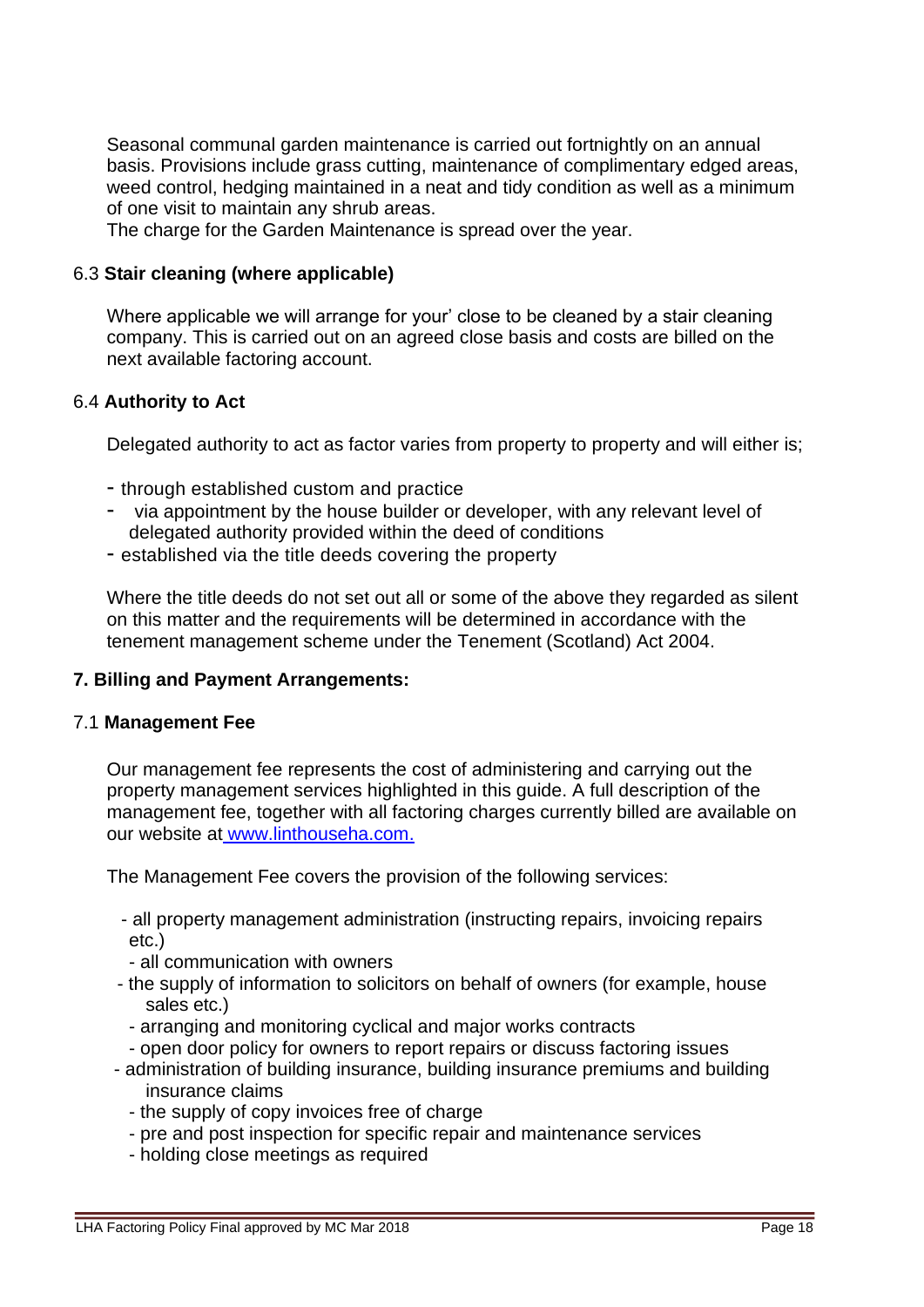- the administration costs involved in dealing with all other contractors and suppliers involved in the upkeep of the property

The management fee which is currently £108.16 per annum is reviewed annually to ensure that it covers the cost of providing the service. We will continue to make every effort to keep costs low and still provide a good standard of service to our valued customers.

## 7.2 **Rechargeable Common Repairs:**

This is your share of all works carried out by either our in house operative or subcontractors to common parts of your building or surrounding area, which have been invoiced and paid for by Linthouse Housing Association

Common repairs are necessary repairs to maintain the fabric of the building and surrounding walls and paths etc. Attending to these repairs will help keep the building wind and watertight and maintain the value of your home.

Unfortunately, in addition to repairs due to normal wear and tear, repairs can also be due to misuse and vandalism. Where we cannot identify those responsible for the vandalism/misuse we have to share that cost amongst all owners and tenants. Linthouse Housing Association attempts to keep these costs as low as possible by recharging individuals where possible or making insurance claims where the cost of the repair is above the policy excess for each individual claim.

In order to make a successful insurance claim for vandalism, each incident must be reported to the Police. The housing association will require a crime reference number from Police Scotland to enable an insurance claim to be made.

# 7.3 **Cyclical Maintenance:**

The Association operates a Cyclical Maintenance Fund Scheme whereby owners pay an annual sum, which covers the costs of all common planned works carried out by the association. By paying on an annual basis you can save money and spread the costs of these essential works over a period of six years.

# 7.4 **Close Electricity Charges:**

These charges are levied on the individual properties by Scottish Power (currently) in respect of power used by the door entry system, communal TV aerials and communal extractor fans.

## 7.5 **Stair lighting Charges:**

This is a charge made by the City Council to all owners in tenements in respect of the upkeep of the close lighting system. Problems concerning close lighting should be reported directly to City Lighting on 0800 595595.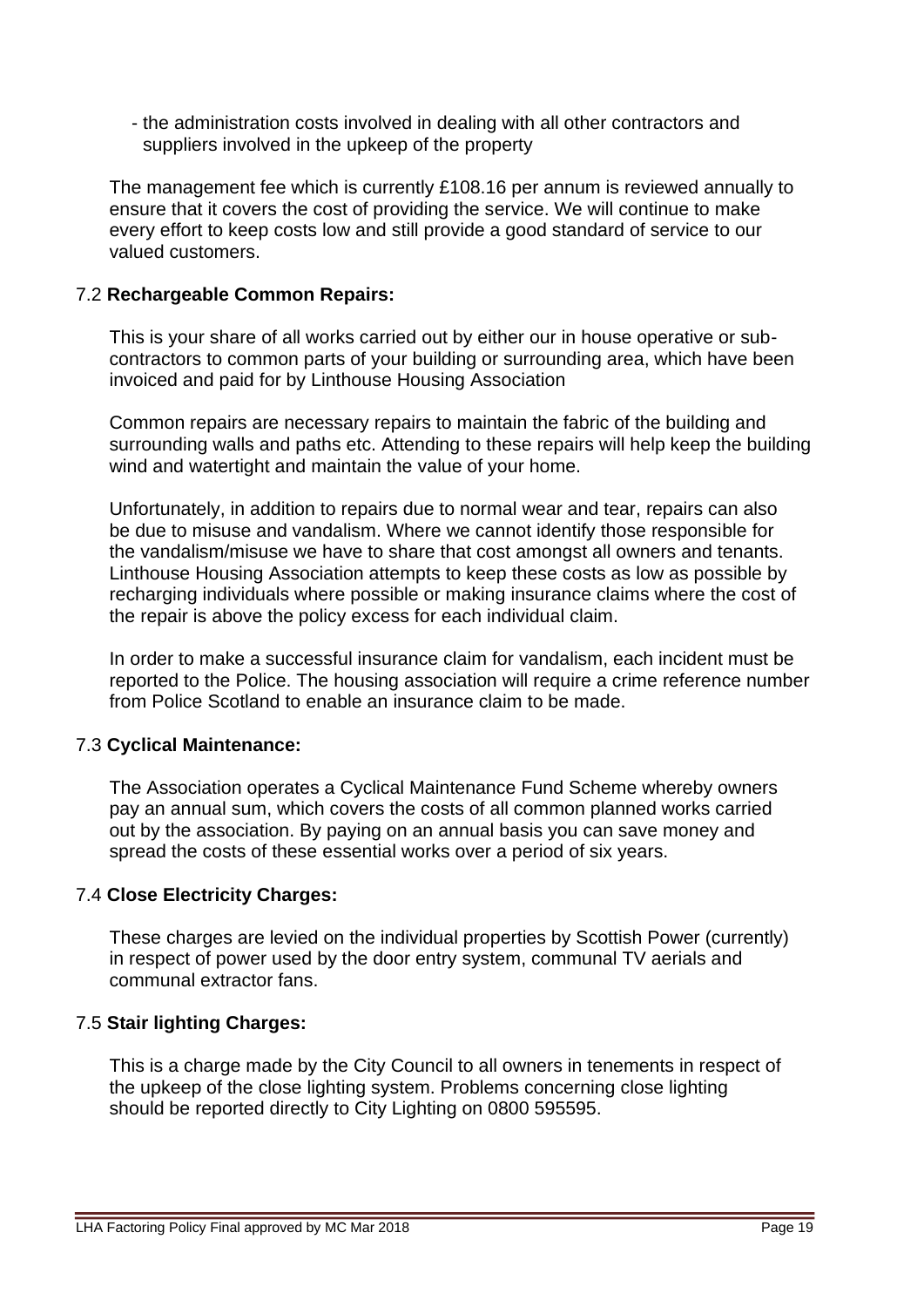## 7.6 **Major Works:**

These involve the renewal of components of the common property which have reached, or are approaching, the end of their useful lives.

When a major repairs project has been approved by the association's management committee, any owners affected by the project will be advised of it and their share of the estimated costs.

Since the cost involved may be quite high, there will also be consultation on the need for the project and the majority decision on proceeding will be adopted.

Once the project has been approved, accounts will be issued in advance of the work starting and these costs will be required to be paid by owners before work begins.

#### **8. Billing Arrangements:**

Our management fee, your insurance premium , cyclical maintenance premiums ( if applicable ) , stair lighting costs, close electricity costs, landscaping costs and any other service costs are billed on a half yearly basis in arrears through your Factors Bill. Bills are issued for periods ended 31 March and 30 September.

Fully itemised accounts are issued to the property address, or alternatively, to a separate forwarding address upon written request.

Any changes to our charges are intimated to our homeowners in the next available account after a review/change to our charges. As our charges are billed in arrears this will be prior to the period where the change to the charges takes effect.

Although your account is fully itemised, if requested, contractor accounts and other supporting documentation are available for inspection for a period of four weeks following the issue of your invoice. A reasonable charge may be applied for this service.

## **9. Payment Methods:**

Your Factors Bill can be paid:

- Via Your Allpay Payment Card
- Payment can be made by telephone (0844 557 8321), online at [www.allpay.net,](http://www.allpay.net/) via Pay Point outlets or at the Post Office.
- By sending us a cheque made payable to Linthouse Housing Association Ltd
- By Standing Order
- By Direct Debit
- By Bank Transfer (Over the phone by debit or credit card

#### 9.1 **Payment Arrangements:**

Your Factors Bill must be settled within our payment terms of 14 days of the issue date (this is clearly marked at the bottom of your account). Linthouse Housing Association has already paid your costs to our contractors and insurers. For us to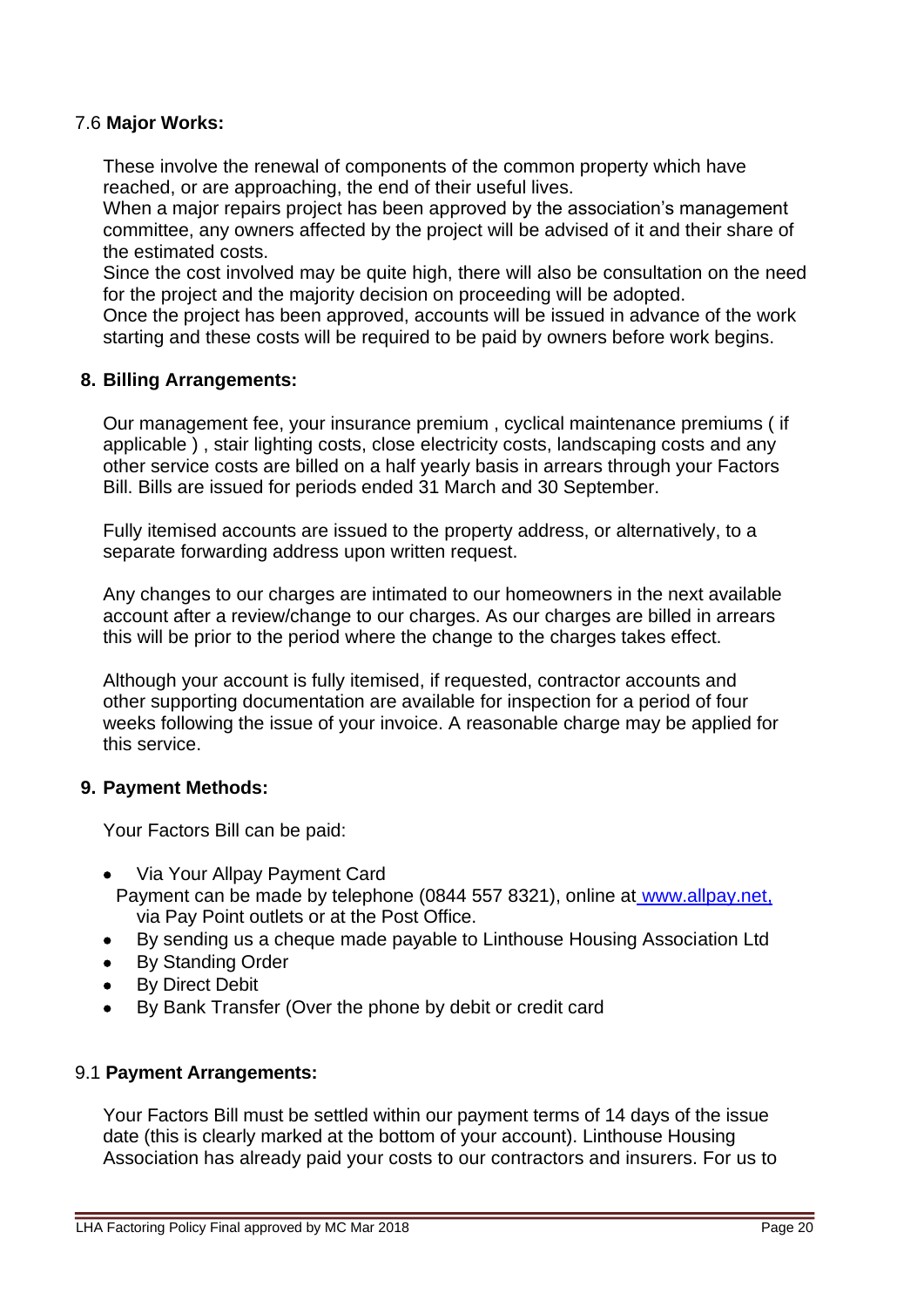continue to pay costs up front we do need you to pay on time. This also helps us to keep costs at the current levels.

Any queries concerning your account must be raised with us as soon as possible to avoid debt recovery action.

If querying common repairs we would be grateful if you complete the query form enclosed with your account and send back to our maintenance department for review.

If you anticipate having difficulty settling your account please contact us to discuss the possibility of us agreeing to an appropriate payment arrangement.

When we have been unable to (a) make contact with an owner, (b) agree a satisfactory payment arrangement, (c) an owner has failed to meet the terms of a payment arrangement, we will instruct legal action or implement other appropriate measures to recover the debt. This will include removal from our communal buildings insurance scheme and we may serve a notice of potential liability against the title of your property.

We will charge a late payment fee of 5% for all debts which are outstanding after the 14 day period.

We will seek to recover all costs in pursuing the debt (our costs, debt recovery agents, solicitors, court fees etc.). Typically, in the event of Linthouse Housing Association taking legal action, costs can add around £350 to the original debt.

## **Debt action can also affect your ability to obtain credit in the future.**

## **10. Complaints Procedure:**

We recommend that you informally speak to a member of staff first of all as the majority of issues can often be solved quickly and easily in this way.

However, should you wish to make a formal complaint then our full complaints procedure is available on request.

In brief though, your complaint should be made in the first instance, in writing to the relevant department.

Once we have received your complaint we will write to you within five working days to tell you of the outcome of your complaint.

If we cannot resolve your complaint, at this stage, we will then write to you again within twenty working days of receiving your complaint to let you know the outcome.

If a settlement cannot be reached at this stage and if it considered that a breach of the Property Factor's (Code of Conduct) Scotland Order has occurred, then an application may be made to The First Tier Tribunal for Scotland (Housing and Property Chamber ) The relevant address is 4<sup>th</sup> Floor, 1 Atlantic Quay, 45 Robertson Street, Glasgow, G2 8JB. Telephone number is 0141 – 302 - 5900.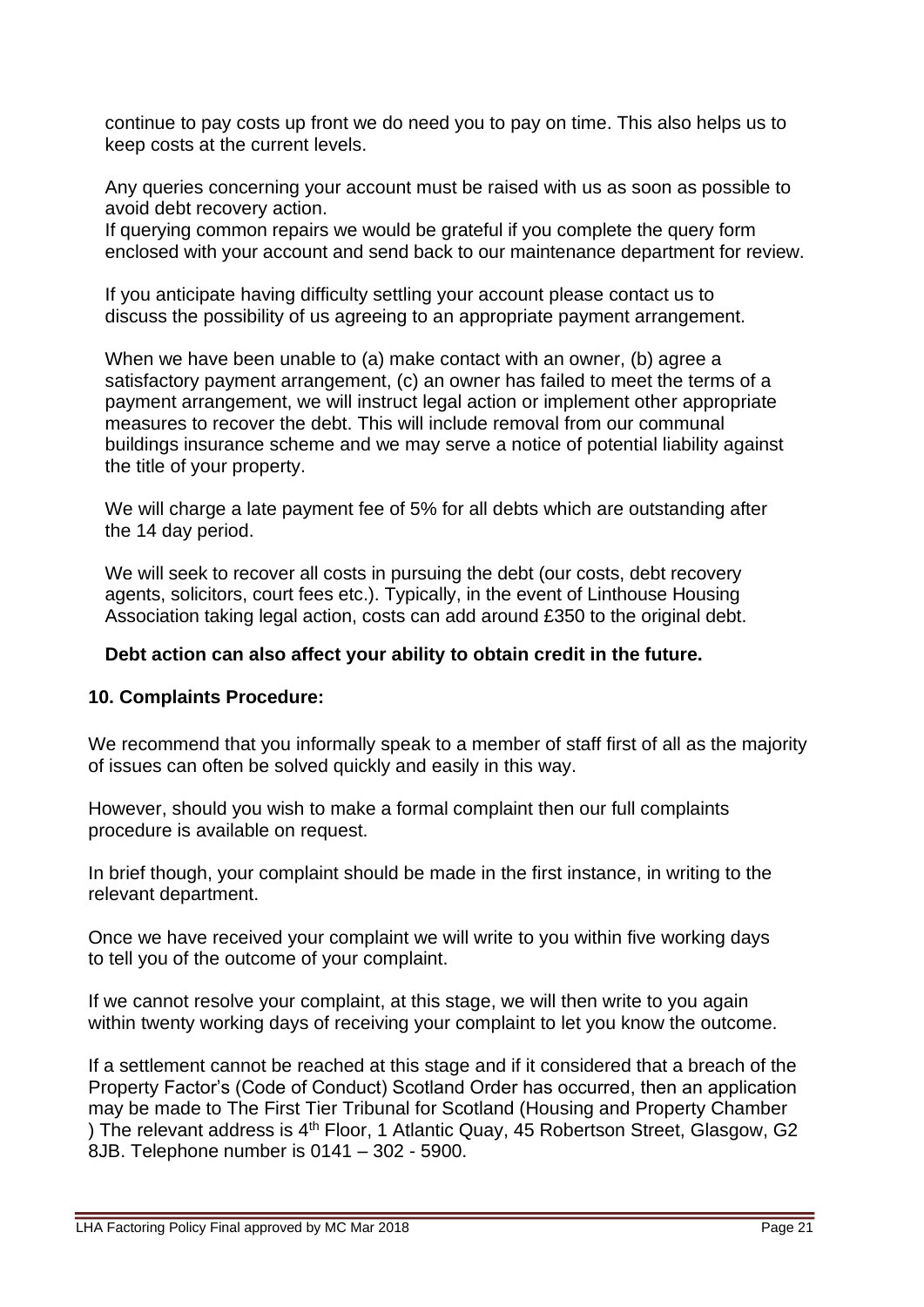The First Tier Tribunal for Scotland has been established to investigate and determine complaints by homeowners against their property factor. This is a free and impartial service which the association will encourage the owner to use if the owner has a grievance regarding the Association's factoring service and the Association has not been able to resolve it.

The owner can make an application to the homeowner housing panel where:

- the owner has notified the association in writing of the reasons why the owner considers the Association failed to carry out its factoring duties or to comply with the code of conduct; and
- the Association's complaints procedure has been exhausted and the owner believes that the Association has either refused to resolve the complaint or has unreasonably delayed attempting to resolve the complaint.

## **11. Professional Indemnity Insurance:**

Linthouse Housing Association holds professional indemnity insurance to a limit of £10,000,000 per individual claim or series of related transactions or claims.